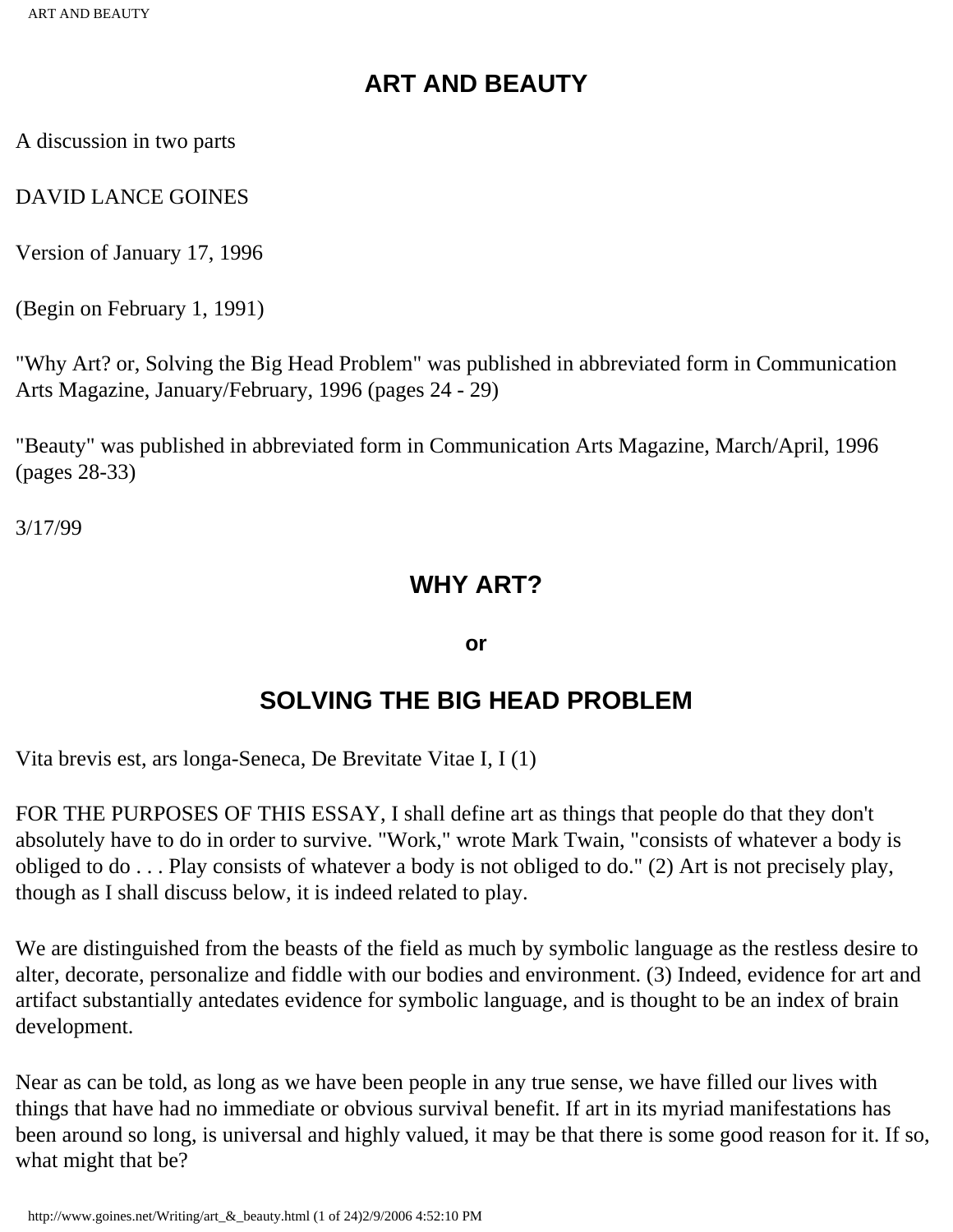I propose that art provides humans with an evolutionary advantage by allowing them to externalize and collectivize both the memory of the past as well as enabling us to plan for the future.

Individuals perish, and with them their memories. If, however, the individual experience is externalized and codified in art, the collective organism retains the information even though the individual expires. Language is communication in the present. Art is communication over time. When writing was invented, about 3,000 BC, symbolic language and art merged. (4)

Even more significant than retaining the past, art concerns itself with the future. I propose that art is the next step in human cerebral evolution beyond Rapid Eye Movement (REM) dreaming in that it takes advantage of language in a way that dreams do not (I will discuss this at length below). Because it is an external (i.e., it takes place outside of the brain), collective event, art is not dependent upon the processing abilities of a single individual. It "networks" a large number of brains to address alternate future realities, thereby preparing the collective as well as the individual for events that have not yet occurred. Art is practice for the real thing.

What I mean when I say that art is external is that it does not take place entirely within the brain. It starts in the brain, to be sure, but with few exceptions, art is created in a feedback environment, and ends up entirely outside the brain of its creator. It is rare for artists to conceive of a completed piece in the mind's eye, and simply copy what is in their heads into reality. (5) More commonly, the artist begins with a vague idea and hammers away until the idea begins to take some sort of finished form. The process of creation is as important as the seminal idea. The tools, techniques and materials all exert their influence. Education and training, themselves a collective action, dictate what the artist can imagine. Society dictates what the artist can successfully present.

IT IS POSSIBLE, however, that this was not always so, at least for poetry, song and dance. Art actually has two quite distinct branches, which can be categorized as right brain and left brain. The former was once considered god-inspired (unconscious) and the latter merely mortal, lacking the divine, an area in which we were basically on our own (conscious). (6) Though speech per se is a left brain activity, music, song and poetry are right brain activities, and both sides of the brain can understand speech. (7) So far as I know, all ancient performance was chanted or sung in meter and rhyme.

The Iliad begins with an invocation of the Muse, asking her to sing, through the medium of the bard, of the wrath of Achilles. The ancient idea that poetry, song and dance were dictated by a divine presence, and that the performer was only a more or less suitable vehicle for divine revelation (8) was not to my knowledge applied to the arts of drawing, painting, sculpture or architecture. (9) Indeed, the elevation of the plastic and representational arts did not enjoy equal status with the liberal arts of poetry, rhetoric and music until the Italian Renaissance was well underway. (10)

While there are Muses in overlapping profusion for the right-brain activities of dance, song, mime (11) and the many aspects of poetry, there is not so much as the shadow of a Muse for the dominant left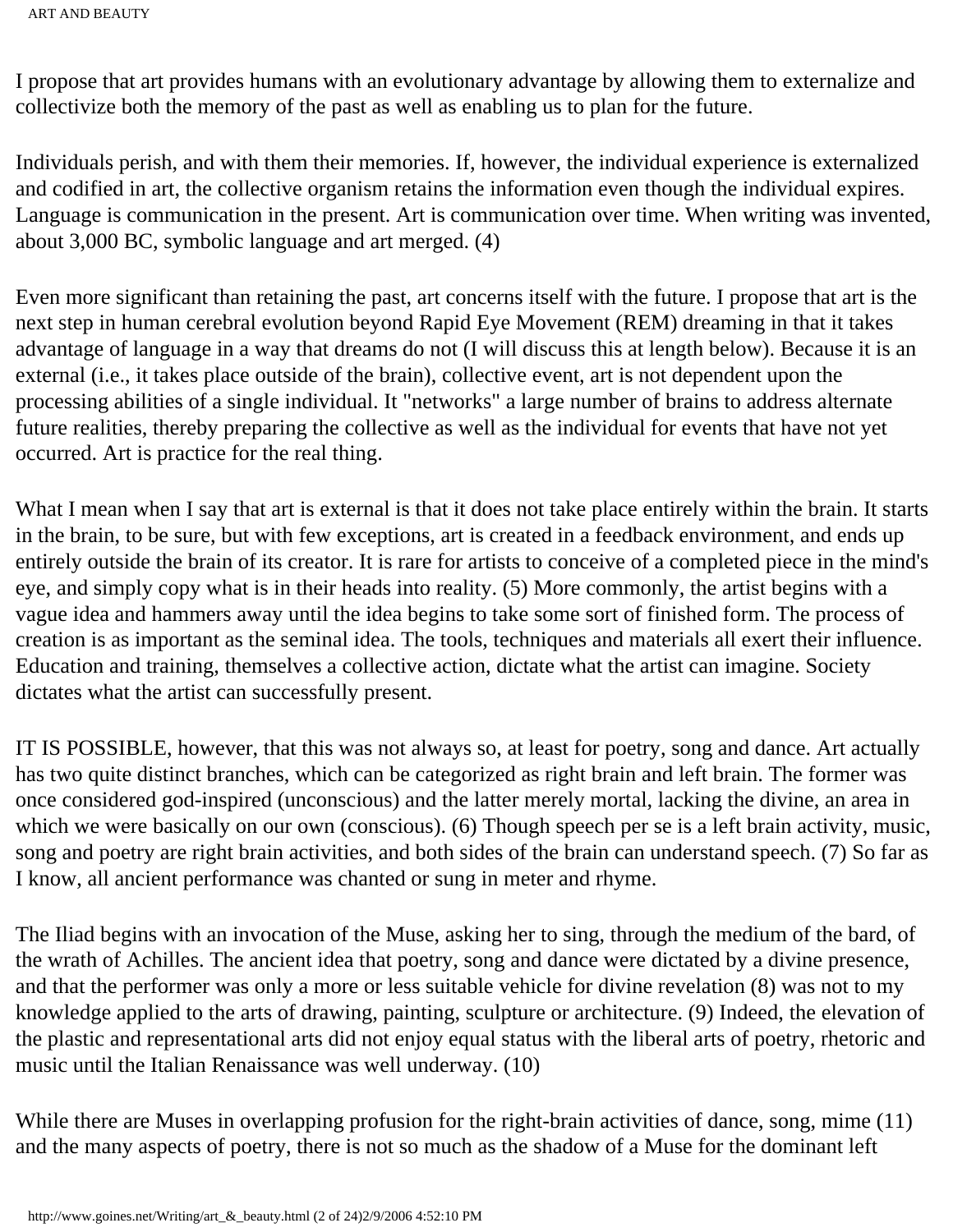```
ART AND BEAUTY
```
hemisphere activities of drawing, painting, sculpture or architecture. By itself, this provides an insight into the ancient mind. Speech seems to have been more highly valued than any other human attribute, perhaps because it was perceived as the great distinction between people and animals; perhaps also because it was the means by which the gods communicated with Man. (12)

The Roman poets identified the Muses with the Italian Camenae, prophetic nymphs of springs and goddesses of birth, who possessed a grove near the Porta Capena at Rome. The sacrifices made to the Muses were libations of water or milk, and of honey.

The Homeric Muses (the thinkers) were originally nymphs of springs, then goddesses of song and later, of different kinds of poetry. In the works of Homer (who interestingly enough was portrayed as blind, thus reinforcing the importance of hearing over other forms of perception of the divine, and speech over other means of divine communication), they are the inspiring goddesses of song who dwell among the gods and sing at their banquets under the leadership of Apollo Musagetes.

The Muses were the daughters of Zeus and Mnemosyne, the personification of memory. They were also presented as the children of Uranus (sky) and Gaea (earth). The three ancient Muses were Mneme (memory), Melete (meditation) and Aoide (the bard). Their number later expanded to nine. Hesiod first gives the usually accepted names and number, and they are portrayed this way in Herculaneum paintings. Chief of the muses is Calliope (beautiful voiced), the Muse of epic poetry-her symbols are a tablet and stylus, sometimes a scroll; Clio (to make famous), is the Muse of history-her symbols are a scroll or an open chest of books; Erato (loved one), the Muse of erotic poetry and mime (she's still in business, inspiring rap musicians and street performers)-her symbol is a lyre; Euterpe (well pleasing), lyric poetry and music, especially wind instruments-symbolized by a flute; Melpomene (the singing one), tragedy-her symbols are a tragic mask, the club of Heracles and a sword, she wears the cothurnus-a boot worn by tragic actors-and her head is wreathed with vine leaves; Polyhymnia (abounding in songs), sacred hymns, rhetoric and mime-she has no single attribute but is represented sitting in a pensive posture; Terpsichore (to delight with dance), choral dance and song-usually represented by a lyre; Thalia (the blooming one), comedy and merry or idyllic poetry-comic mask, shepherd's crook and a wreath of ivy.

Urania (the heavenly one), the Muse of astronomy, is symbolized by a staff pointing to a globe. That there should be a muse of astronomy is not so strange as it may seem: Pythagoras contributed the ancient notion that there was such a thing as the music of the spheres. He ascertained that the pitch of notes depends on the rate of vibration. Since the planets move, they must therefore make sounds. Since they move at different rates, they must make different sounds and, as all things in nature must be harmonious, these celestial sounds must also harmonize, creating music.

Bringing their number to an awkward ten, the latecomer Arethusa (a nymph who, pursued by the river god Alpheus, was changed into a spring), is addressed by Virgil as the Muse of pastoral poetry.

Basically, the Muses are creatures of sound. That there should be a Muse of mime, silent performance-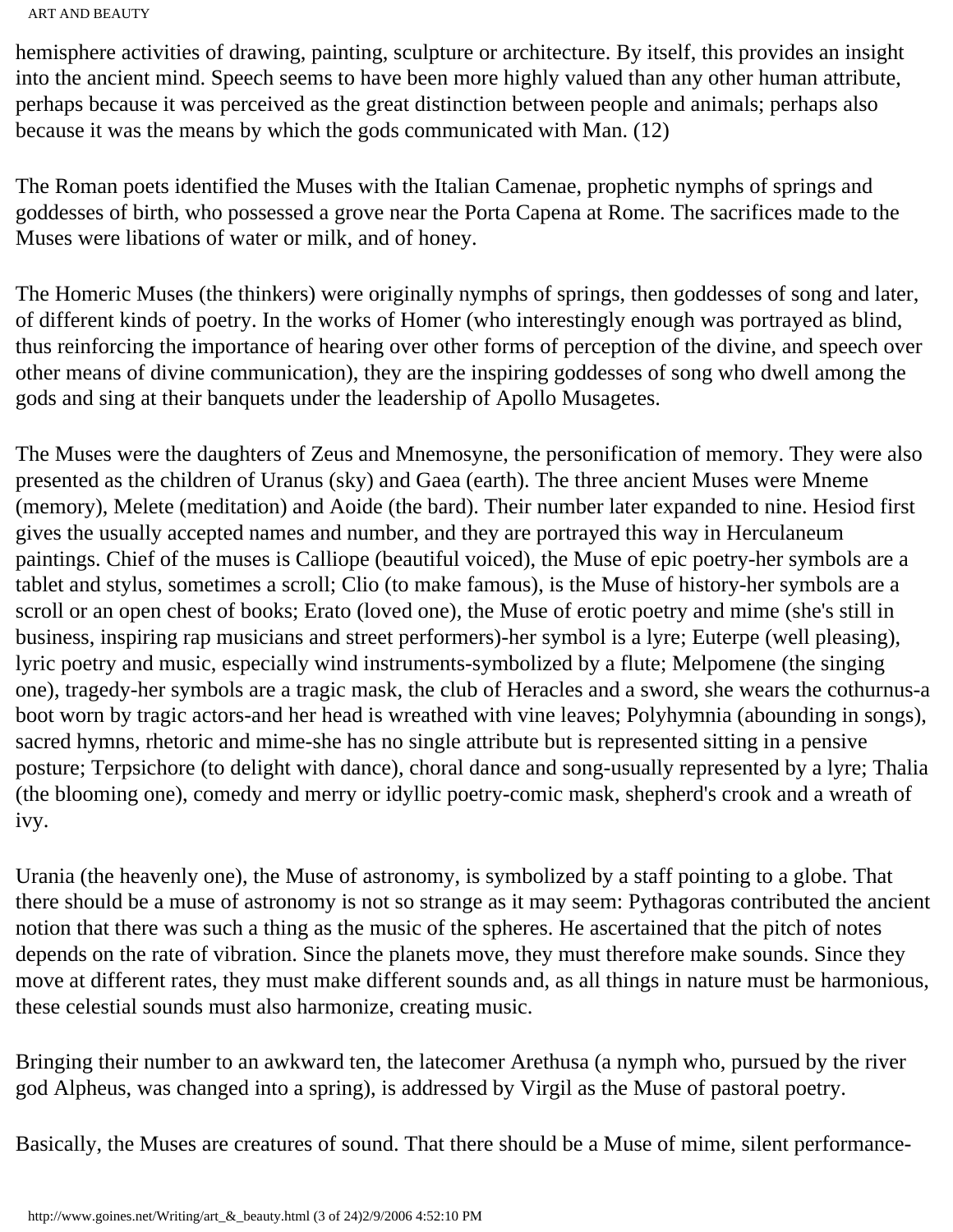```
ART AND BEAUTY
```
the opposite of sound-serves somewhat to reinforce the notion of the importance of speech than otherwise. Muses told the poet, musician, choral dancer or historian what to say, sing, chant, recite or perform. They did not concern themselves with "artistic vision," this despite the enormous percentage of the human brain dedicated to sight.

Art performs many tasks in society. Perhaps the most important is to enable people to see things that were formerly invisible, or which were brought into existence by the artist. Artists push at the envelope of social understanding, and those in the vanguard are often rewarded with scorn and calumny. The second wave of artists, treading where the visionaries have paved the way, are more able to be understood, and do a little better. At last, the idea becomes common currency and society as a whole lurches forward.

In the process, art creates a truthful, accurate window into the past. As much as the prow of society is art, so is art the wake of human progress, showing future generations where we have been.

IT WOULD BE USEFUL to consider where art came from in the first place. I argue here that art has roots in at least three major areas: a sense of play, tool making, and the (perhaps) uniquely human awareness of our own mortality. (13)

Play is, to some degree, a free activity zone. Play creates new situations and new solutions to old problems. In terms of a sense of play, art and humor share common origins. As animals evolve away from operating on pure instinct, they are increasingly compelled to learn to do things. Among mammals, this learning takes the form of play. Thus, the sense of play is not uniquely human.

Dogs and cats, for example, play when they're young. Furthermore, though it declines, this sense of play does not desert them as they grow older. Play is practice for the real thing; when you see a cute kitten batting a ball of string, what's really happening is that it's practicing to kill something. But the distinction between real and pretend is definitely there; play is activity that's not serious. You don't see a kitten seriously trying to kill and eat a ball of string. It understands the difference. That seems to me to be a basis for a sense of humor, if not a rough sense of humor in itself.

Like dogs, people travel and hunt in packs. People are social animals as well as independent living creatures. We like being with others of our own species, and indeed the worst thing that can happen to us is to be cast out of our preferred group, ostracized, marooned on a desert island of loneliness. One thing that's necessary if you do things in a group is that you need to know who's part of the group and who's not part of the group. So you develop a sense of "who and what doesn't fit."

Another aspect of pack or herd behavior is the establishment and maintenance of a pecking order. The mock battles engaged in by the males of such a group may also impart a sense of play.

It seems to me that an essential part of humor is an awareness of the incongruous, of the out-of-place or odd or nonsensical thing. To some extent, the out-of-place thing is the new thing, often the very thing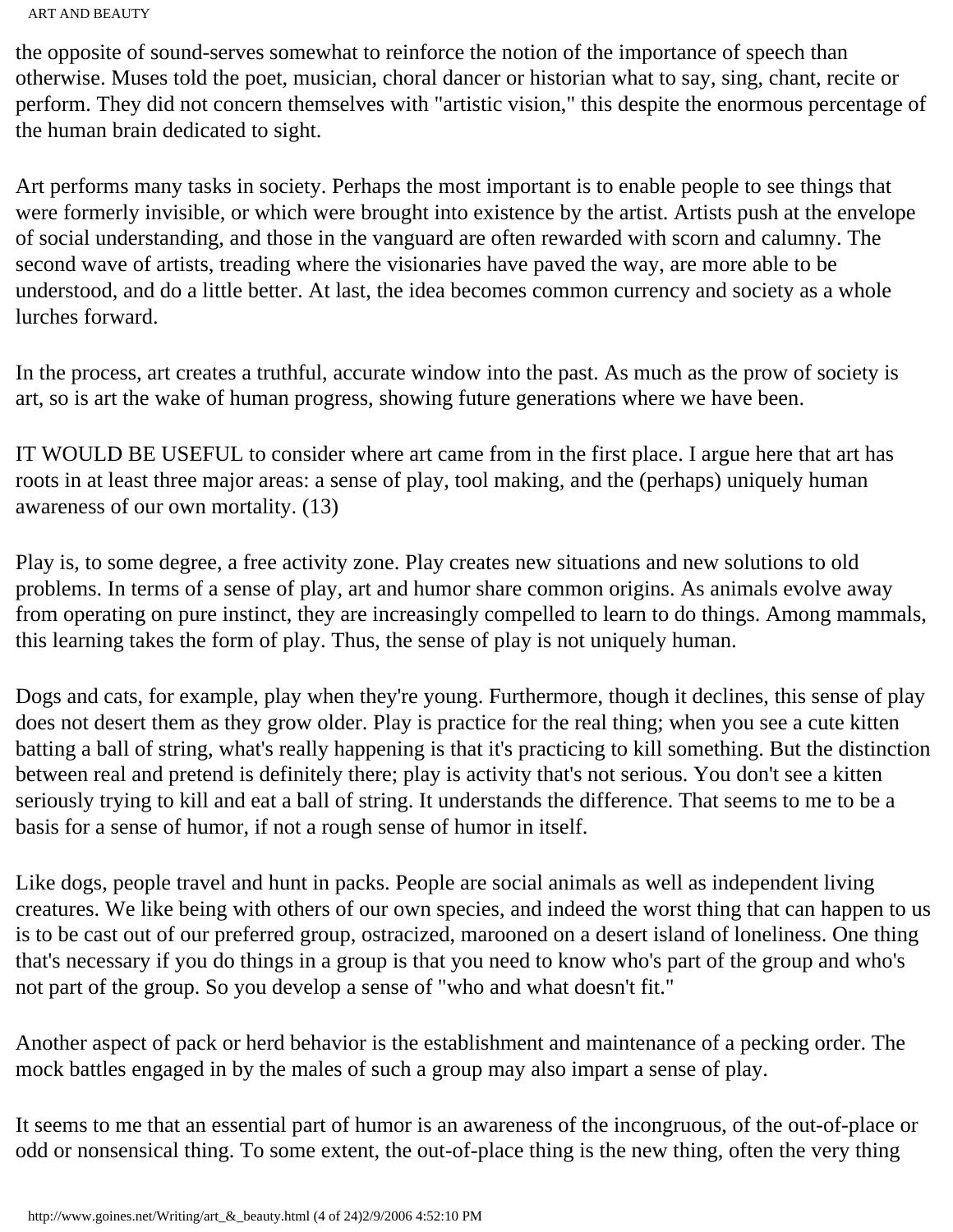needed to move people forward. But people are profoundly conservative, and resist change with all their might and main. They will even go so far as to die rather than accept change. The fear of newness, strangeness or unusualness cripples and retards the growth of human communities. (14) The task of art is to overcome this resistance, and prepare people for change; the artist is the "point man," the one out in front of the rest of the community, guiding the way.

Art is always seeking new solutions, and newness is valued in art precisely because its job is to seek out and try out new things to see if they suit or not. Fear of new things is overcome with art: we are exposed to new things via art, where they are sufficiently abstract and remote that we can evaluate them before they've become corporeal. When we don't have to deal with the real thing, the situation is less threatening; we are more likely to make the effort to try something new if it doesn't cost anything. After we've had a bit of time to work it out in our minds, we can then make the big step of incorporating newness into our ordinary lives. As the philosopher Karl Popper said, such a thing "permits our hypothesis to die in our stead." (15)

Another big part of humor is the pleasure we take in seeing something bad happen to somebody else. Most jokes have a butt, a fall-guy, a pigeon. Somebody has to feel bad so that we, by contrast, feel good. It may be connected with the idea of "I'm in and you're out," that is connected with inheriting the tradition of living in a tight-knit tribal unit, or pack if you will, but most importantly, it demonstrates a clear sense that someone other than yourself can experience the same sensations as yourself. This clear sense of the "other" is essential to our human-ness. I feel pain. He is like me. Therefore, he feels pain. More profoundly: he has died. He was like me. Therefore, I too shall die. This is a big step, and one that other animals have scarcely made.

The practical joke, schadenfreude, slapstick, the crude trick, do not depend on language. Indeed, it may be that this aspect of humor is pre-linguistic. With symbolic language humans invent the pun-a play on words that engages the intellect in a way that sight gags do not. The pun is a sort of practical joke on the intellect. Cuneiform and hieroglyphic writing, in fact, is nothing but a long string of visual puns. The next step may have been riddles-tasks set for the intellect that have no immediate practical goal beyond entertainment, but which function as mental exercise. That is to say, play-preparation for a more serious task.

But I digress. If you define a sense of humor as the by-product of evolutionary developments that make us distinguish between what fits in and what's alien, combined with an ability to distinguish serious business from mere practice, animals must have a sense of humor, too. (16)

Although we do not, and likely never will, know the purpose of pre-historic painting and sculpture, we can safely say that they did have a purpose. I believe that it could reasonably be argued that they are evidence of the same sort of activity that we see, in small, in a kitten batting a ball of string. Practice, preparation; something connected in some way with something else, but with a clear understanding that the two things are different-in short, play.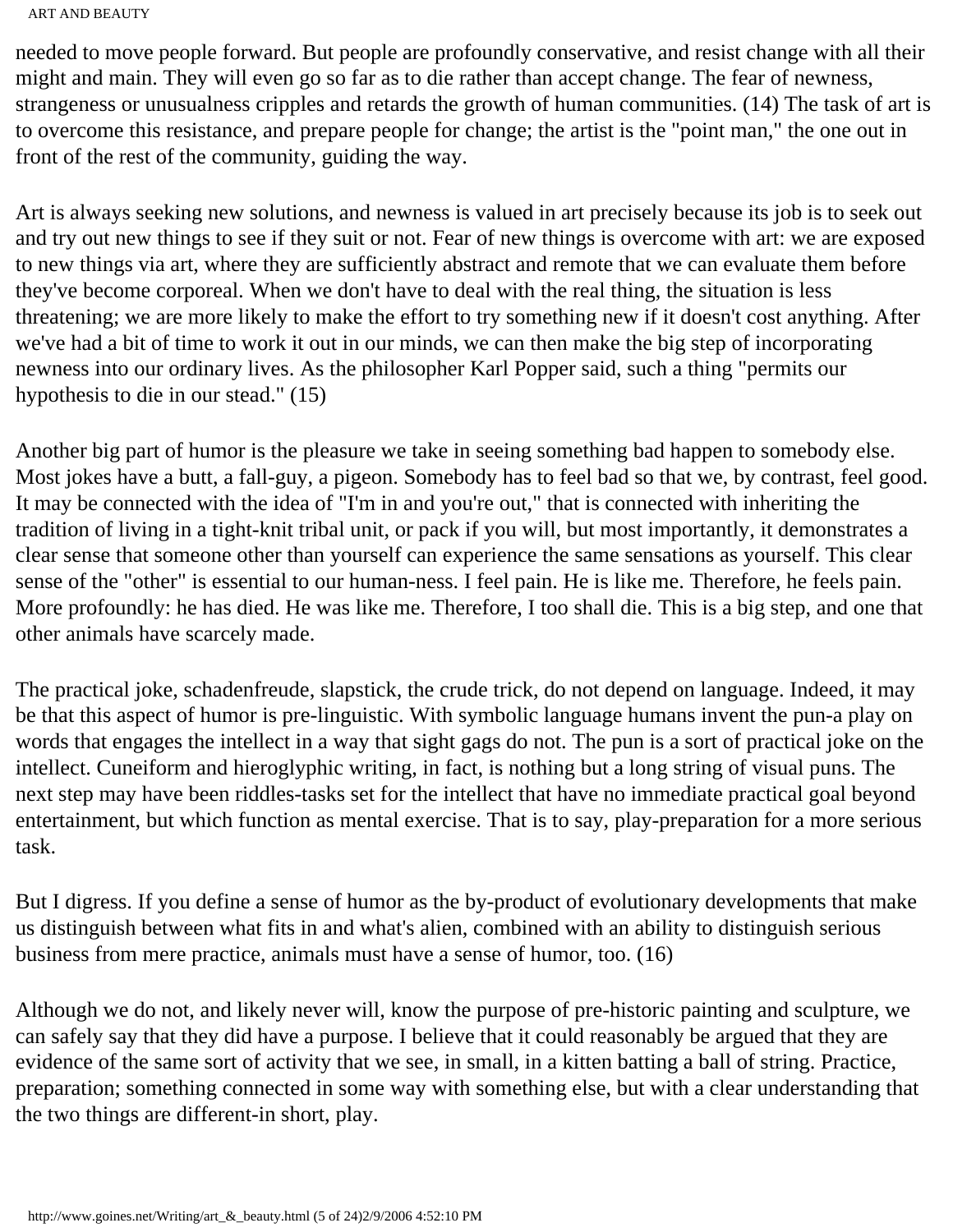A big difference between people and other animals is our use of tools; from using found tools, to modifying rocks and sticks into genuine artifacts. Even the brightest of our cousins only use tools in a restricted sense. (17) The tools of old Australopithecus are not much different from rocks that you might find at random, but they are different. (18) As people evolve bigger brains, so do they use tools that more and more look like what even a layman can identify as something different from what might occur in nature. (Of course, it might equally be argued that as people use tools, their brains develop. In these matters it's difficult to say which is the cart and which the horse.) When at last we arrive at the Neanderthal hearth, we encounter tools of such sophistication that in order to learn to make them you even need language. Monkey-see-monkey-do has turned into show-and-tell.

Tool-making leads to embellishment. Making things leads to making them well. How is the layman to tell if a thing is made well? By the maker incorporating into it gratuitous embellishment; marks of craftsmanship. (19)

A mark of craftsmanship distinguishes quality workmanship from ordinary or shoddy. A mark of craftsmanship is the apparently functionless decoration of an artifact, but what it actually does is serve to show even an ignorant person that what is hidden from unskillful eyes is nonetheless of high quality. Engine-turning on metal surfaces; engraving on the inside of a mechanical watch; the deep, mirror paint job on a luxury automobile. Each shows that what lies beneath is of high quality. The proportional cost of engine-turning, engraving or twenty coats of hand-rubbed lacquer is insignificant compared to the cost of making the object itself. Whereas with a cheap object, the cost of embellishment would exceed in some cases the cost of manufacture. Decoration is in direct proportion to the value of the artifact. You can tell at a glance what's well made and what isn't. This is nothing new, I surmise, and I imagine that our ancestors decorated valuable things in proportion to their value, exactly as we do. (20)

Of course, it's easy to see where the tail begins to wag the dog, and embellishment takes over. Painted pottery is valued as much for the utilitarian nature of the pot as for its decoration, and we even see examples of ancient pottery that were clearly meant to be more decorative than useful. But you're still not going to see labor-intensive embellishment of a slap-dash article.

Embellishment ties nicely into the sense of play, of doing what is not strictly necessary; not completely serious.

A sense of the future-really, an awareness of death- distinguishes people from most of the other animals. This knowledge of the certainty of death creates an urge to deal with and predict the future, because each one of us can see the end of time-at least for himself.

We, unlike other animals, know what we are: we know that we are mortal. Animals live in the eternal present; we, in an eternal future. Art is concerned with the prediction, indeed the creation, of the future. This obsession to confront death and predict the future is center of the Babylonian epic of Gilgamish, which is nearly the most ancient writing that we possess.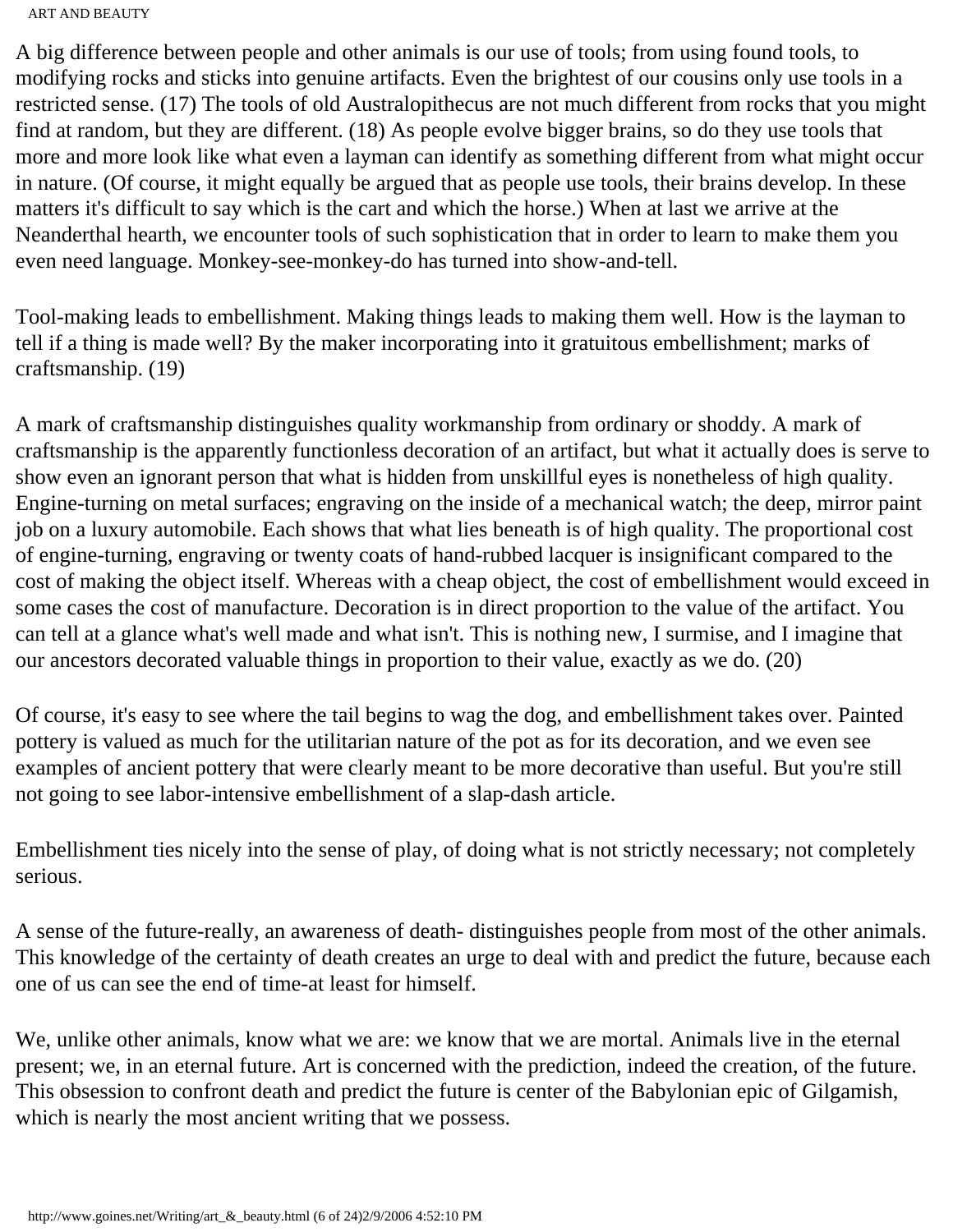```
ART AND BEAUTY
```
The problem with prediction is that it never can take into account the critical, pivotal events that, in retrospect, seem so obvious. Art cuts right through this problem and predicts the future by creating it.

People emulate what they see in art. Paintings and stories provide us with models for appearance and behavior. Movies show us an imaginary, idealized world filled with models for us to copy. Art creates the ideal. (21)

ONE OF THE PROBLEMS faced by animals that bear their young alive is encountered in the birth process itself. As animals evolve big, useful brains, they correspondingly evolve big heads to store them in. If the head of the infant is too big, it will eventually either be unable to be born or will destroy its mother in the process. Each scenario engages the law of diminishing returns, and has witnessed a variety of evolutionary solutions.

The first and simplest solution is to get born before you're quite finished. This creates a new set of problems, most notably that for a while you can't take care of yourself and must have progenitors who will devote considerable effort and self-sacrifice to see that their young make it to maturity. This is the case with many animals, mammals included. So, even though mammals have big heads when they're born, their heads have room to get even bigger as they finish out their embryonic state ex utero.

It might be argued that, having been born with a little head, your head can just grow until it's big enough to hold whatever brain might be required. This would be true in a weightless environment, such as the ocean, but if the problems presented by mass and inertia are considered, we quickly see why heads must remain rather small in proportion to the mass and strength of the body. (22)

A second, even cleverer way of dealing with the big head problem is to condense the size of the brain. In mammals, this is done by using parts of the brain to do more than one job. Though it could be argued that a multiple-task tool is not as good as two or three dedicated tools, a crescent wrench takes up much less room in the tool box than a whole set of wrenches and for most purposes serves well enough. In this context, let us examine dreaming:

Why do we dream?(23) What is the purpose of watching a garbled motion picture show inside our heads every night?

A theory recently advanced by Jonathan Winson (24) discusses this puzzling question, and concludes that dreaming is

. . . the nightly record of a basic mammalian memory process: the means by which animals form strategies for survival and evaluate current experience in light of those strategies.

With the exception of the echidna (spiny anteater), a primitive, egg-laying mammal called a monotreme, and the odontocete (toothed) whales, including the dolphins, REM sleep occurs in all mammals. (25)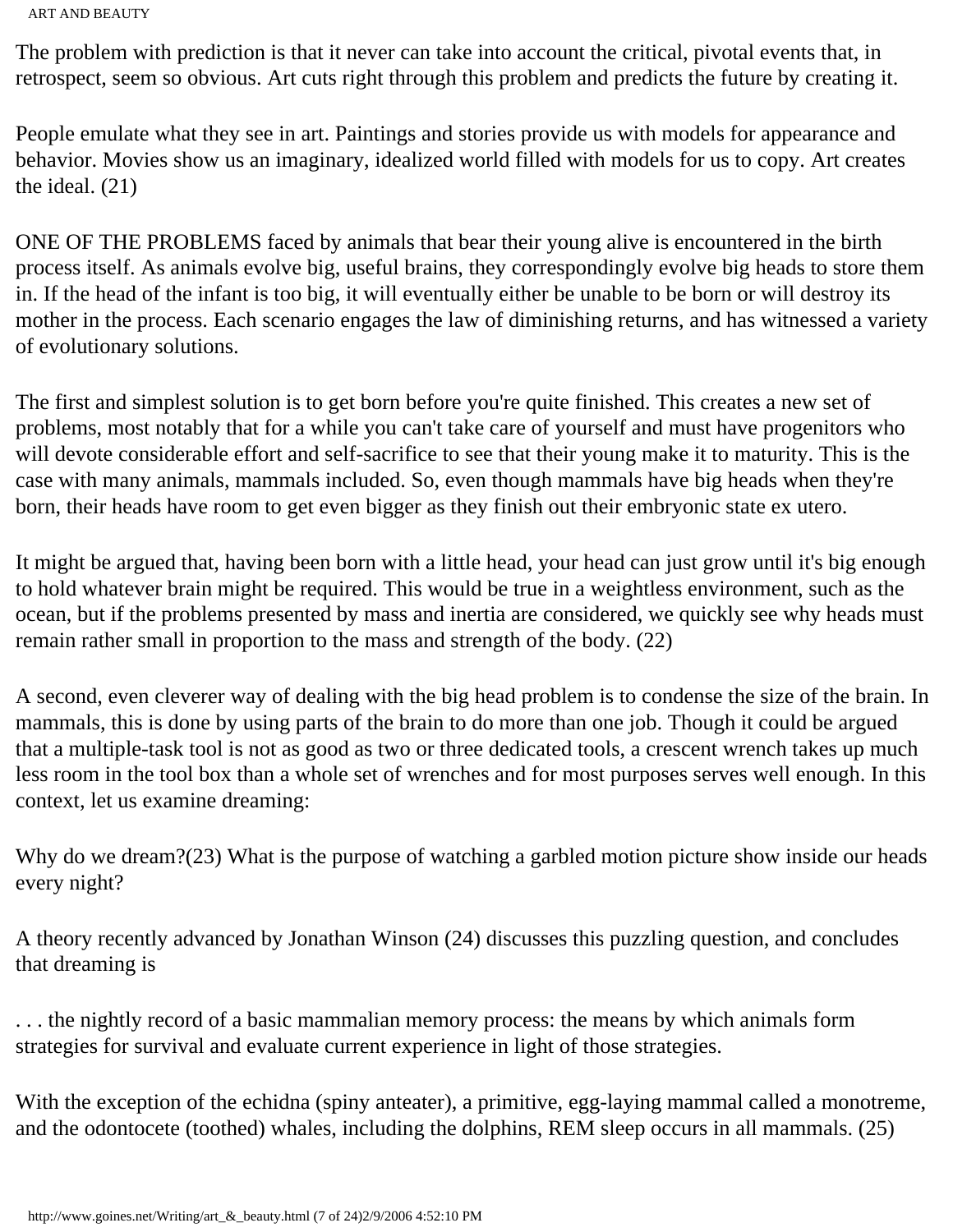The absence of REM sleep in the echidna suggests that this stage of the sleep cycle evolved some 140 million years ago, when marsupials and placentals diverged from the monotreme line.

It is hypothesized that the large prefrontal cortex of these animals is needed for processing memories. Although the large brains of whales and dolphins have often been cited as evidence for high intelligence, studies have not shown that their intelligence is on a par with primates. (26)

When a cat, or a rabbit for example, is doing what is crucial to its survival-hunting, in the case of a cat and escaping from a hunter, in the case of a rabbit-its brain in REM sleep generates characteristic EEG (electroencephalographic) patterns called theta waves. In REM sleep these animals produce the same waves, leading us to the conclusion that they dream about what is most important to them, and that furthermore they spend their dreamtime evaluating how they performed so that they can do better next time.

While in REM sleep, motor neurons are inhibited, preventing the body from moving freely but allowing extremities to remain slightly active. (27) Eyes move rapidly under closed lids, breathing becomes irregular and heart rate increases. . . . By destroying neurons in the brain stem that inhibit movement during sleep, researchers found that sleeping cats rose up and attacked or were startled by invisible objects-ostensibly images from dreams.

Theta rhythm appears when animals exhibit behavior that is not genetically encoded-such as feeding or sexual behavior-but rather a response to changing environmental information.

Theta rhythms are generated in the hippocampus. Together with the neocortex, the hippocampus is believed to provide the neural basis for memory storage.

. . . the reprocessing or strengthening of information encoded when the animal was awake occurred in sleep at the level of individual neurons. . . . theta rhythm encodes memories during REM sleep.

The spiny anteater, which generates theta rhythms while searching for food, does not enter REM sleep, and in consequence cannot process information while it sleeps.

The echidna has a large convoluted prefrontal cortex, larger in relation to the rest of the brain than that of any other mammal, even humans. . . . it needs this huge prefrontal cortex to perform a dual function: to react to incoming information in an appropriate manner based on past experience and store new information to aid in future survival.

For higher capabilities to develop, the prefrontal cortex would have to become increasingly largebeyond the capacity of the skull-unless another brain mechanism evolved. REM sleep could have provided this new mechanism, allowing memory processing to occur 'off-line.' Coincident with the apparent development of REM sleep in marsupial and placental mammals was a remarkable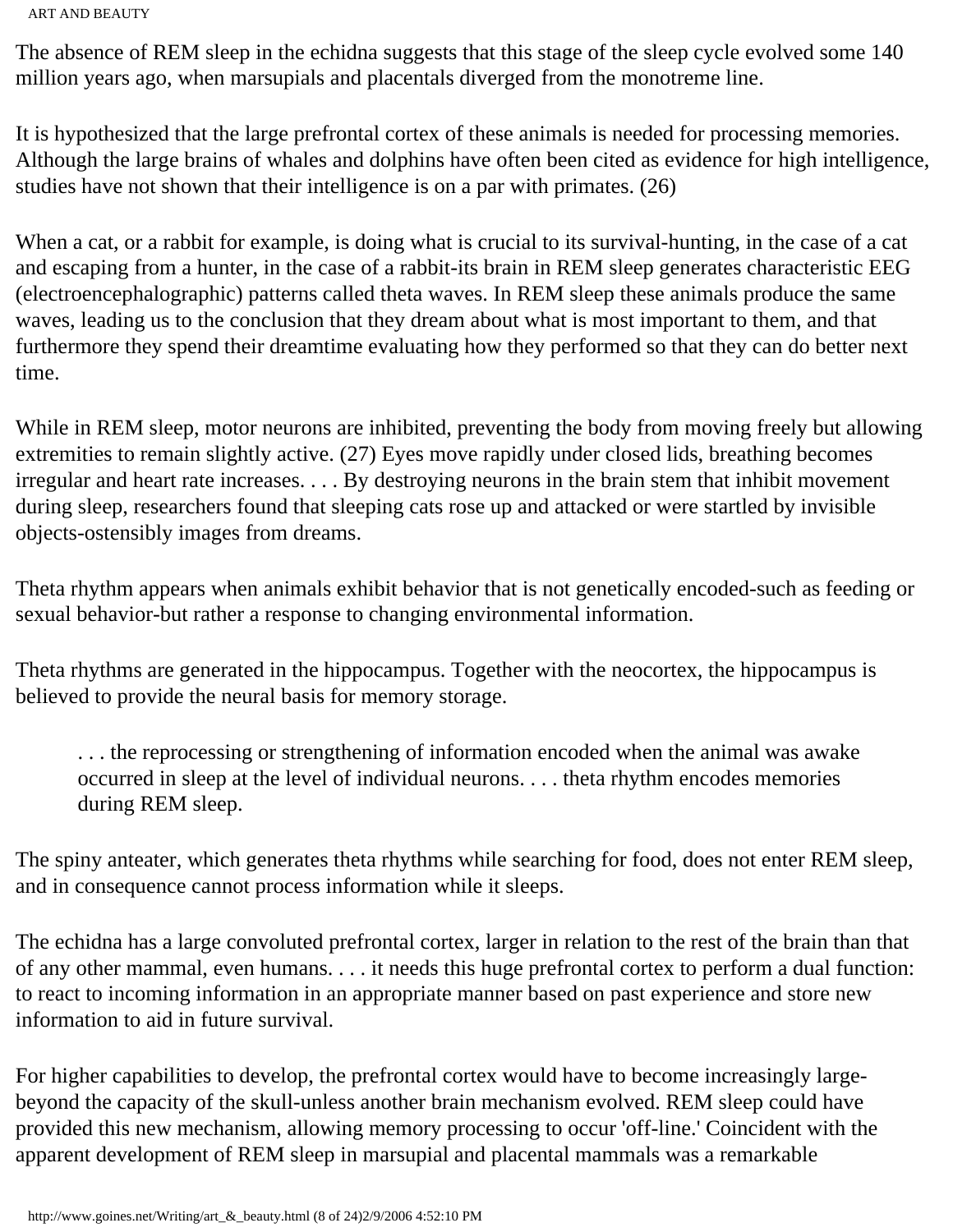```
ART AND BEAUTY
```
neuroanatomical change: the prefrontal cortex was dramatically reduced in size. Far less prefrontal cortex was required to process information. That area of the brain could then develop to provide advanced perceptual and cognitive abilities in higher species.

This addresses the mammalian big head problem in a new way, and allows the brain's capacity to increase without a corresponding size penalty. Otherwise, the continuing increase in head size would lead inevitably to young born so premature as to be unable to survive.

Although theta rhythm has not yet been demonstrated in primates . . . the brain signal provides a clue to the origin of dreaming in humans. Dreams may reflect a memory-processing mechanism inherited from lower species, in which information important for survival is reprocessed during REM sleep. This information may constitute the core of the unconscious.

Because animals do not possess language, the information they process during REM sleep is necessarily sensory. Consistent with our early mammalian origins, dreams in humans are sensory, primarily visual. Dreams do not take the form of verbal narration. . . . Because theta rhythm has not been demonstrated in primates, it may have disappeared as vision replaced olfaction as the dominant sense.

Also in keeping with the role of REM sleep played in processing memories in animals, there is no functional necessity for this material to become conscious. Consciousness rose later in evolution in humans. But neither is there any reason for the material of dreams not to reach consciousness. Therefore, dreams can be remembered-most readily if awakening occurs during or shortly after an REM sleep period.

Consistent with evolution and evidence derived from neuroscience and reports of dreams, I suggest that dreams reflect an individual's strategy for survival. The subjects of dreams are broad-ranging and complex . . . These associations are strongly biased toward early childhood experiences.

Dreams are not disguised as a consequence of repression. Their unusual character is a result of the complex associations that are culled from memory.

A corroborative hypothesis reveals links between memory and sleep. In experiments on rats, Matthew A. Wilson of the Massachusetts Institute of Technology and Bruce L. McNaughton of the University of Arizona

. . . inserted electrodes into the hippocampus, a region of the brain thought to be involved in spatial memory. As the rats learned to navigate a maze, their neurons fired in certain patterns corresponding to specific parts of the maze.

For several nights after the rats' maze exercises, their hippocampal neurons displayed similar firing patterns; the rats were apparently playing back their memories of running the maze. The major difference was that the firing was more rapid, as if the memories were being run on fast-forward. The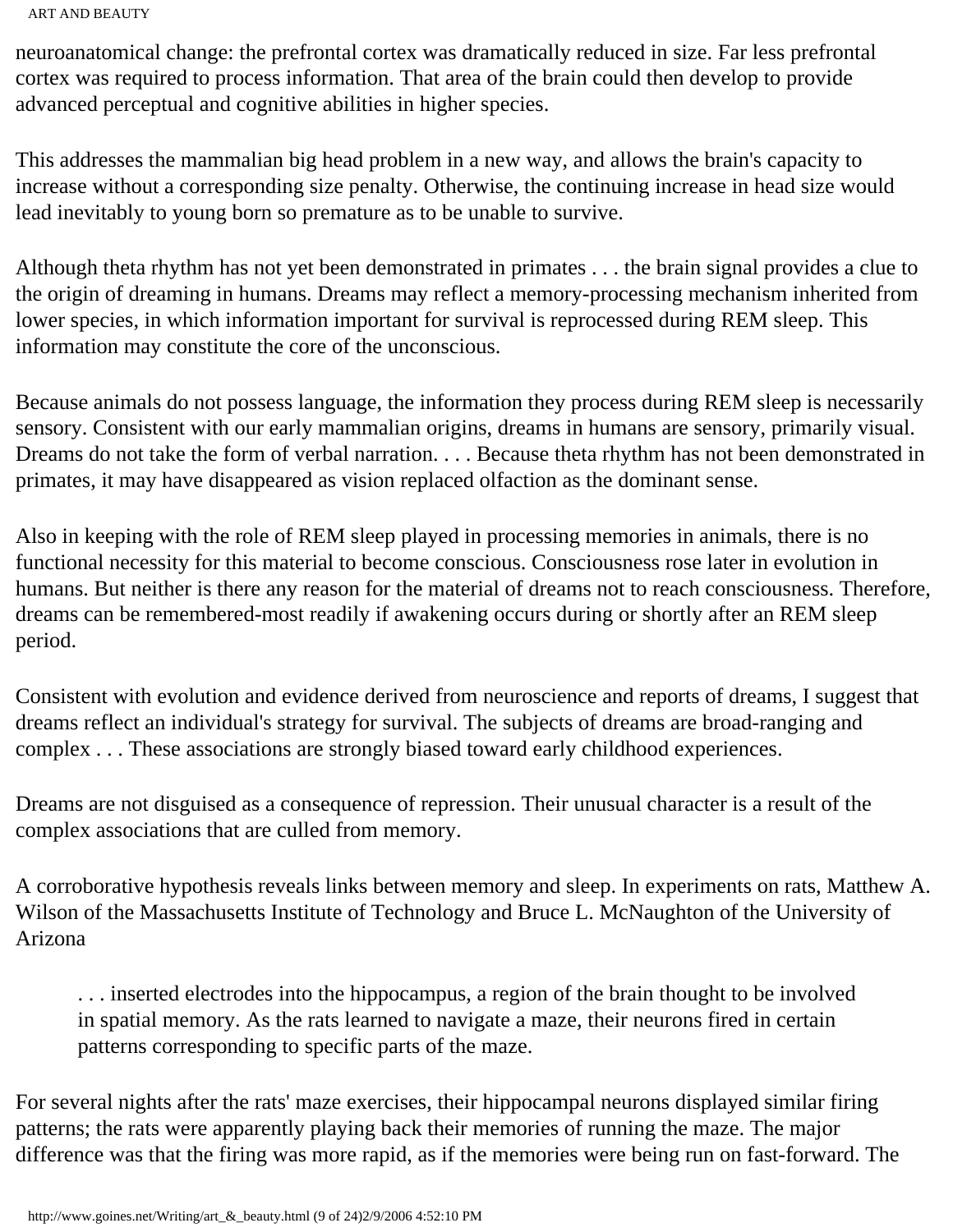firing occurred during slow-wave sleep, a phase of deep (but not dreamless) sleep marked by lowfrequency pulses of electrical activity in certain regions of the brain.

The studies of humans were undertaken at the Weizmann Institute of Science in Israel. A team led by Avi Karni and Dov Sagi trained volunteers to recognize rapidly the orientation of symbols hidden in images flashed at the periphery of their vision. The workers had previously noted improvements over a 10-hour period following a training session.

To determine whether sleep played a role in this phenomenon, Karni and Sagi disrupted the sleep of volunteers after they had had their training session. Interfering with the subjects' slow-wave sleep had no significant effect. But and equivalent disruption of REM sleep, which is marked by rapid eye movements (hence its name) and vivid dreaming, kept the subjects from improving over night.

"These results indicate that a process of human memory consolidation, active during sleep, is strongly dependent on REM sleep," the group states.

The experiments lend support to a theory advanced by Jonathan Wilson of the Rockefeller University that dreams represent, in effect, "practice sessions" in which animals hone survival skills.

Why did Karni and Sagi detect memory consolidation during REM sleep and Wilson and McNaughton only during slow-wave sleep? The answer seems to be that each group studied a different type of memory, one involving a highly repetitious task and the other the recollection of a place. (28)

The word "dream" has two meanings. The first is the stream-of-consciousness movie that goes on inside your head when you're asleep. The second is hopes, aspirations, goals.

Dreaming is a personal event in which individuals privately evaluate their own past experience. But what of the future? What of planning for things that have not yet, but might possibly come to pass? Possible futures are myriad, the branching alternatives infinite, tangled, terrifyingly complex and yet, desperately important. How do we humans deal with the future? How do we plan for things that have not, and indeed might not, happen?

Art. That's how we do it. The antiquity and universality of art indicates that it, too, is an indispensable evolutionary edge that separates people from other animals. Art is advance dreaming. The preparing for experience, the creation of uncharted territory, dipping a toe into the future.

When we move from instinct towards reason, it makes us more flexible but it slows us down! How can we get back up to speed? By figuring things out in advance, and acting quickly according to the anticipated circumstances. In art, we try out many different alternatives and are thus ready for them when they happen; we don't have to stand around figuring out what to do, because we've already thought it out. Practice for an unspecified eventuality enables us to act decisively and unthinkingly when the occasion demands, taking the place of rigid instinct, which cannot always react appropriately to novel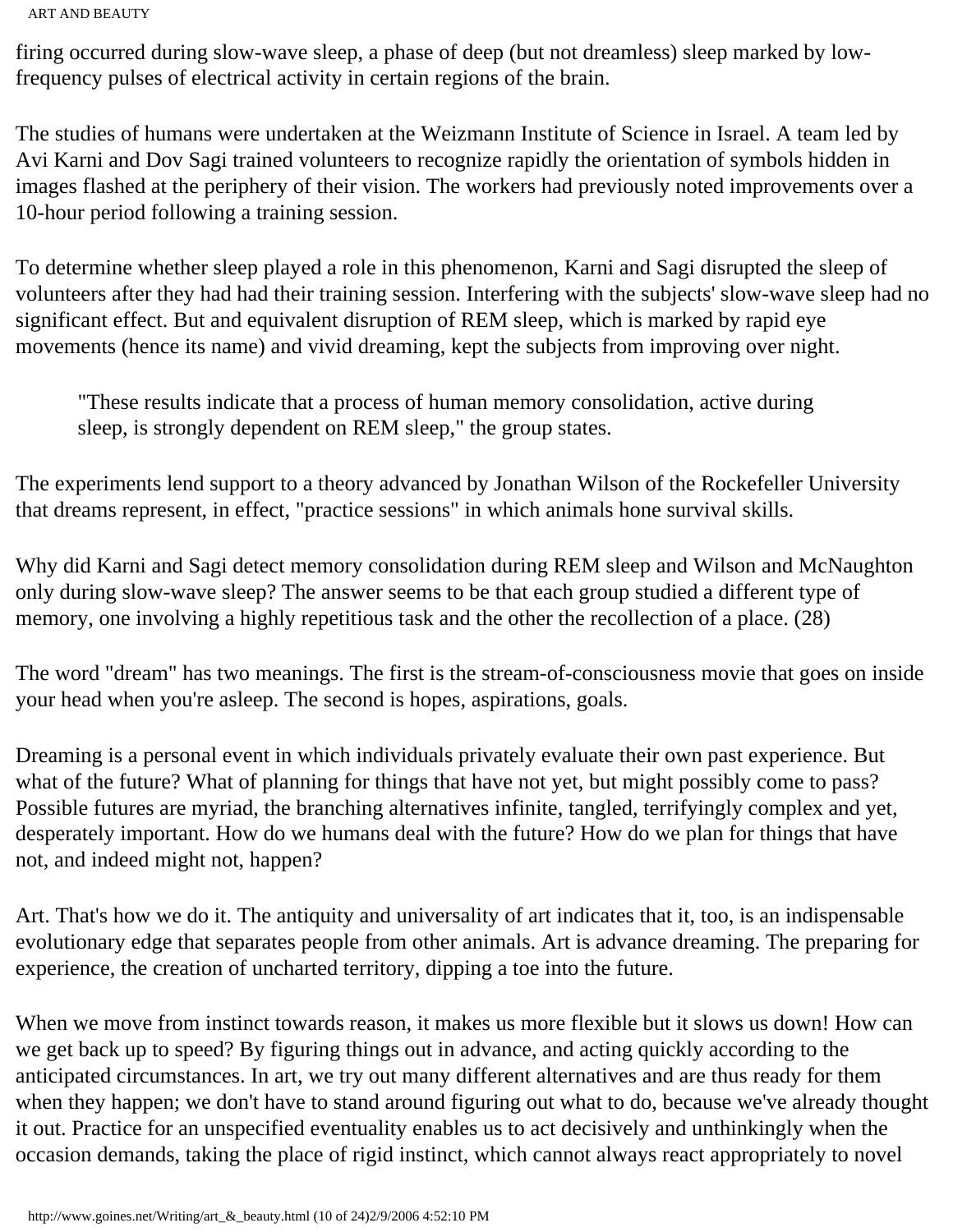situations.

The creation and savoring of art is a cultural preparation for the future by enabling people both individually and collectively to test many alternate possible realities. Both art and dreams attempt to create order from disorder. In dreams, we sift through the rubble of the past and try to make sense out of what happened. Through art, we look at the unimaginably complex future, and try to find a path, so that we may create order from the bewildering disorder that confronts us.

Whereas REM dreaming is a highly individual experience, art is public. It is a collective dreaming, wherein specialized members of the human organism dream for the entire organism. The translation of ideas into graphic language is the translation of an individual dream into a collective dream. Artists are professional dreamers: they integrate collective action into collective memory and in the process prepare the human race for the future.

Art solves the big head problem in another elegant way; it doesn't even have to be your head.

# **BEAUTY**

## **David Lance Goines**

Version of November 15, 1995(Begun on September 23, 1989)

"Beauty is truth, truth beauty;" that is all Ye know on earth, and all ye need to know.

- John Keats (1795-1821), Ode on a Grecian Urn (29)

And the true order of going, or being led by another, to the things of love, is to begin from the beauties of earth and mount upwards for the sake of that other beauty, using these steps only, and from one going on to two, and from two to all fair forms to fair practices, and from fair practices to fair notions, until from fair notions he arrives at the notion of absolute beauty, and at last knows what the essence of beauty is. - Plato (c 428-c 348 BC) Dialogues, Symposium 211 (30)

MAYBE THIS IS JUST A BAD TRANSLATION. Though the impenetrable load of double talk that Plato has here shoveled out sounds nice (especially if you don't really think about it but just let the words wash over you like warm honey, and don't actually have to go out and do something with them), it isn't good for much. When you try to figure out how you can actually use Plato's ideas to make something beautiful, or evaluate something to discover whether it is beautiful or not, you find that this sort of philosophical lumber lets you down rather badly.

So to begin with, let's just forget about totalitarian anti-art Plato and his incomprehensible ideal forms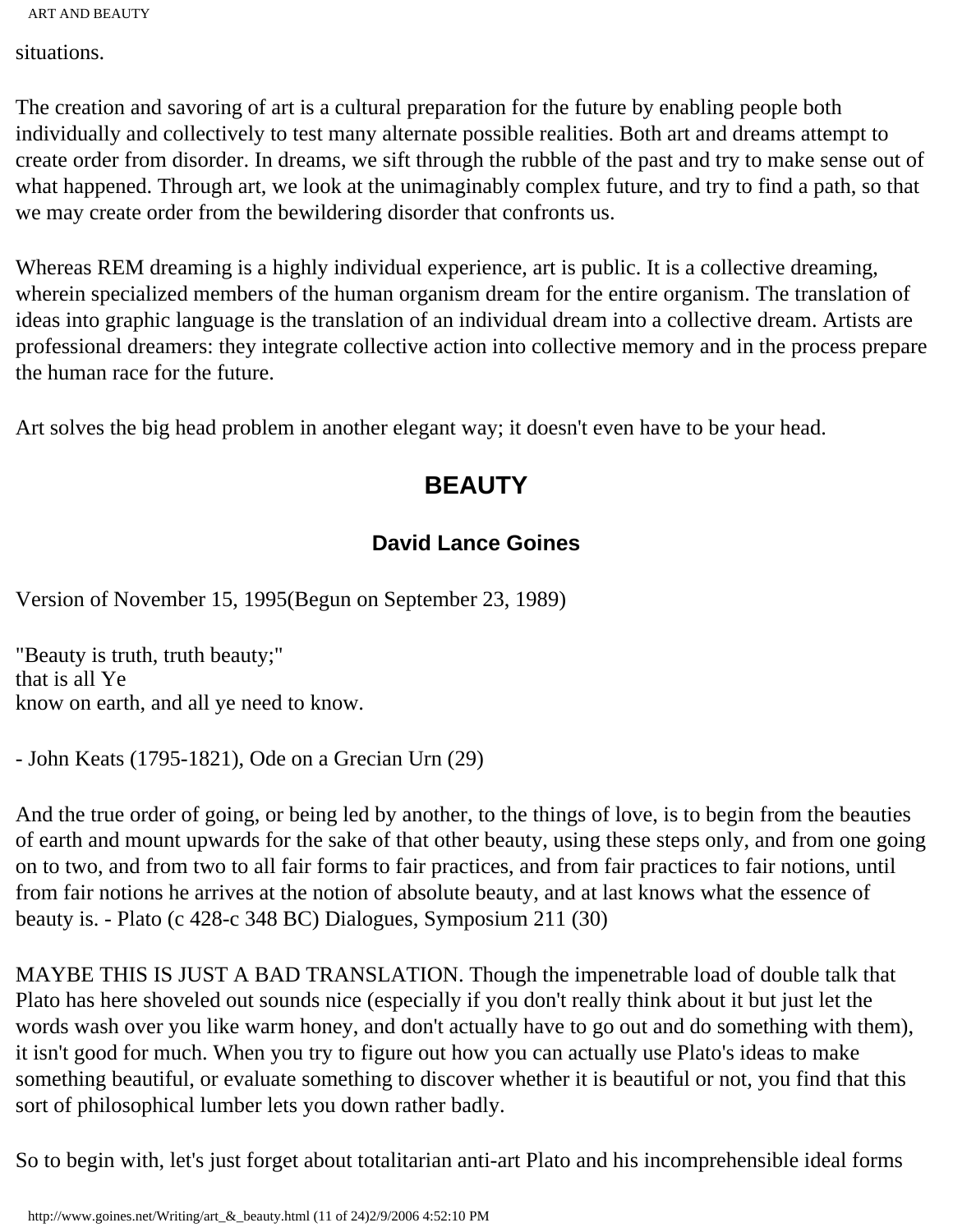```
ART AND BEAUTY
```
and the other-worldly mystic Saint Thomas Aquinas, nasty lunatic John Ruskin and that sausagegobbling Kraut Hegel and all those old frauds and their transcendent hogwash.

Beauty is real. Beauty is the expression through art of wealth and power. The vehicle by which beauty comes into the world is art; anticipating the ideals of wealth and power, art gives form to the standards by which society judges itself.

Art creates beauty. Art is the vanguard of taste, trumpeting fashion before it actually exists.

Art, like science, goes where the money is. If you follow the history of art, you also follow the history of political power. Where is the nexus of culture? Why, it is always where the most impressive military and economic society of the day holds sway. Babylonia, Egypt, Athens, Rome, Florence, London, Paris, New York, Los Angeles, Tokyo. These are, or have been, centers of beauty, taste and art. Not coincidentally, these also are or were centers of political and financial power. Artists are paid to tell everybody what beauty is, and to display that beauty for the glorification of their patrons.

Beauty is an index of leisure, which is itself an index of wealth, which is an index of power. Flower arranging, for example, takes a long time to learn and a long time to learn to appreciate. Poor people do not acquire these refined tastes. For the poor, these tastes do not exist. The subtleties of such things are totally lost on the poor. The poor do not much like the art of Rauschenberg, Oldenberg, Klee, Arp or Pollock. If they think of them at all, they think they're silly. Let's face it: only the rich can afford aesthetics. When the poor want to become like the rich they emulate the tastes of the rich.

About the only thing that is constant in beauty is that it is the opposite of ugly. (31) Ugly, too is a constant. It is whatever the rich, healthy, youthful, strong and powerful are not doing.

Beauty is constantly changing, and culture-bound. What one person at one time finds beautiful, another person from another culture will often finds ludicrous, incomprehensible and ugly. So few of our young women wear brass hoops that stretch the neck, plates in their lips and heavy facial or body tattooing. Hardly any men on the streets of New York sport a penis sheath. We do not dye ourselves blue.

"Clothes maketh the man." - Mark Twain (attributed)

As an example of beauty in small, let us examine the infinitely fascinating arena of clothing fashions.

First, what was fashionable (beautiful) yesterday is absurdly unfashionable (ugly) today. We can tolerate outdated fashion in specific contexts, such as period costume in a play or film (though indeed it is usually heavily modified to suit the modern aesthetic), but in real life outdated fashion is not attractive. The more outdated it gets, the more ugly it becomes.

Eighteenth and nineteenth century fashion makes much of the conspicuous, even lavishly wasteful, use of fabric. Fabric, especially fancy fabric, was expensive, and since everything was made by hand,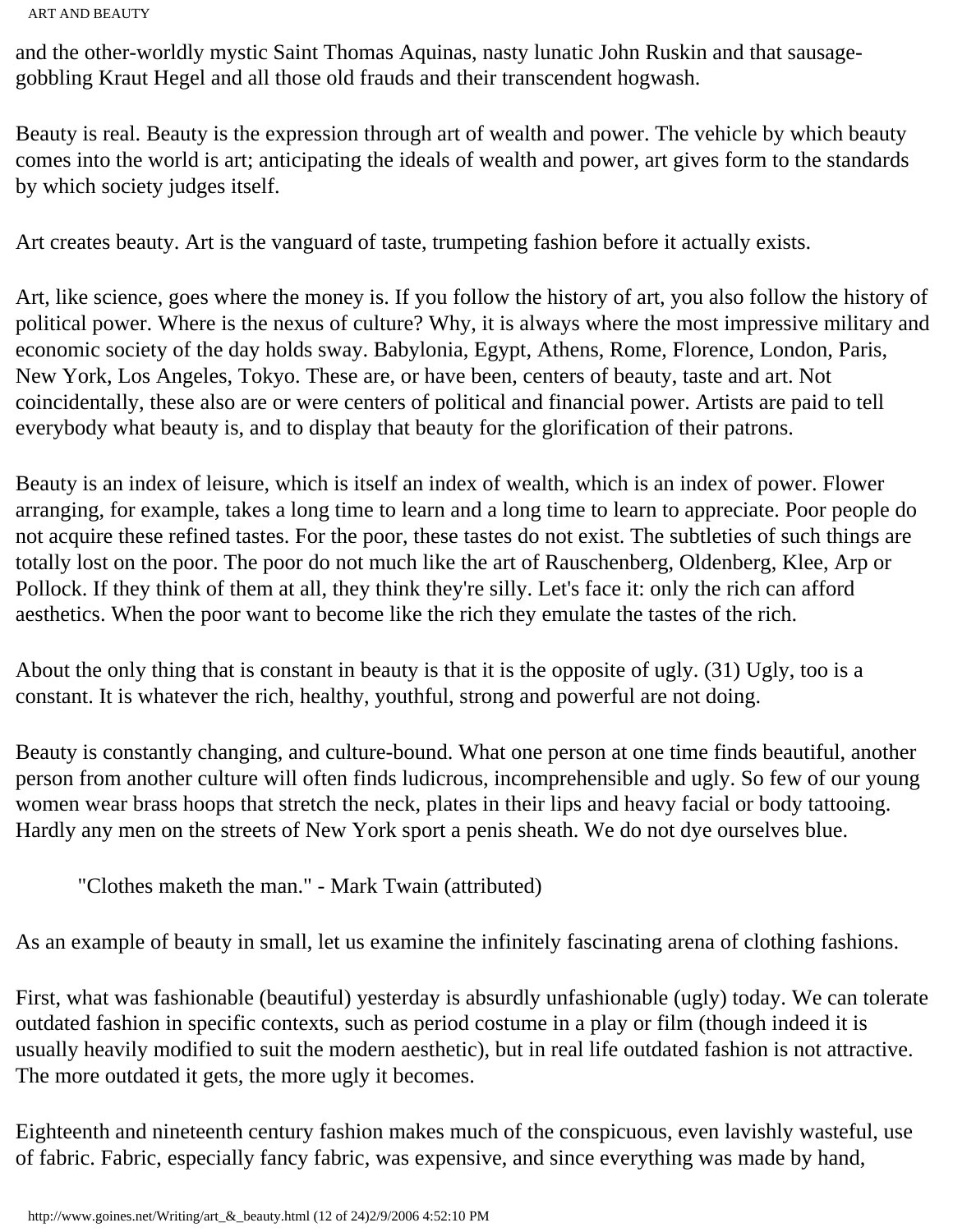clothing was even more so. Common people had few clothes. Rich people had many clothes of relatively sumptuous make. Rich people kept up with fashion, and poor people mostly didn't. What rich people wore was, by definition, beautiful. What poor people wore was, by definition, not. Rich people had window curtains, and the poor who emulated them, such as my "lace-curtain Irish," forebears, strove to work the sympathetic magic and get rich by copying the rich.

In the latter part of our own dangerous century, we see little in the way of obvious contrast between the clothing of rich and poor. We have adopted as our models the class of performing artists (rock stars, movie stars) whose clothing is more a product of the imagination (Flashdance, Saturday Night Fever) than a concession to either the elements or outward signs of wealth. We have put most of our effort into the body itself, neglecting the outer integument. The poor have as little ability to be "body fashionable" now as they did to be "clothing fashionable" in the 19th century. Rich people jog and have a membership in a gym; they watch their diets and are concerned with cholesterol; they do not smoke; they do not drink to excess ("Just Perrier, please"); they do not take drugs; they practice safe sex; they wear their seatbelts. Poor people don't do any of this stuff.

Throughout most of the world's history, fatness was admired as a sign of wealth, health and fertility; thinness was a sign of poverty, disease and barrenness. In the case of fatness in a time of general food shortage, the wealthy person is beautiful because he doesn't look poor. In the case of thinness in a time of plenty, the wealthy person is slender and athletic by way of contrast to those who have little leisure for sport and health maintenance.

Fashion, created by art and adopted by the wealthiest strata of society, began in the late 19th and early 20th centuries to model itself not after the old gougers of wealth but after the leisured, athletic, youthful figure.

Gather ye rosebuds while ye may, Old Time is still a-flying, And this same flower that smiles today Tomorrow will be dying.

- Robert Herrick (1591-1674), To the Virgins to Make Much of Time (32)

Beauty is evanescent, and reminds us of our own mortality. A beautiful young person will be neither beautiful nor young for very long. That youth is fleeting makes youthful beauty all the more valuable.

Coarsely put, youth is beautiful because it is healthy, fecund, strong and rare. Age is ugly because it is moribund, infertile, weak and common. Much of fashion is an attempt to look powerful (rich), youthful (fertile or virile), and healthy (leisured). Though the outward expressions of these attributes may change dramatically, beauty in fashion is always aimed at these things, and flees from their opposites. Fashion is always as much the product of fleeing from ugliness, or those things that indicate ugliness (poverty, age, weakness) as striving toward beauty. Its Protean nature keeps everybody on the hop, inevitably leaving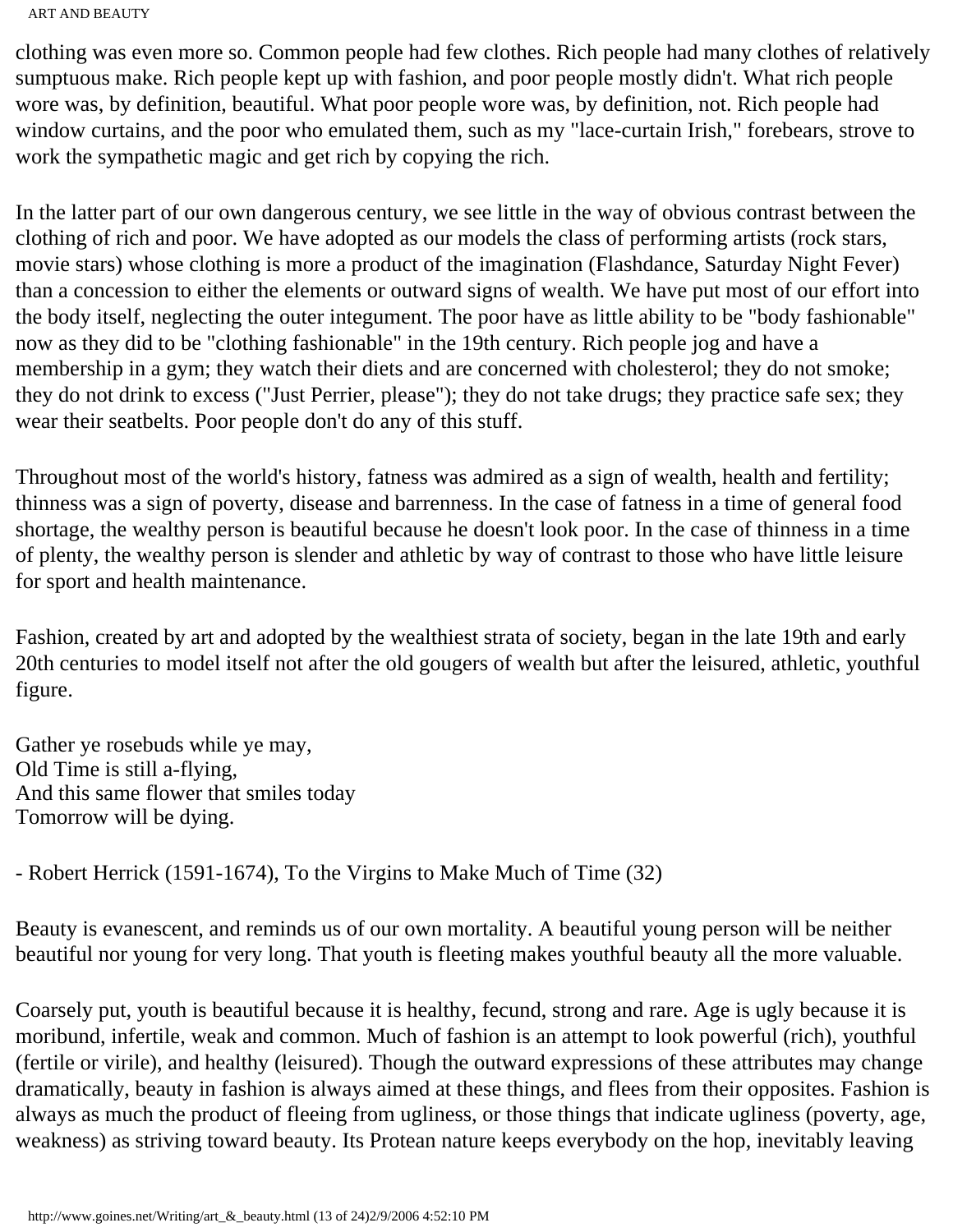behind those who are unable to keep up-the old, the poor, the weak.

In the old age black was not counted fair, Or if it were, it bore not beauty's name.

- Wm. Shakespeare, Sonnet 127

My mother bore me in the southern wild, And I am black, but O! my soul is white; White as an angel is the English child, But I am black, as if bereav'd of light.

That we may learn to bear the beams of love; And these black bodies and this sunburnt face is but a cloud, and like a shady grove.

I'll shade him from the heat, till he can bear To lean in joy upon our father's knee; And then I'll stand and stroke his silver hair, And be like him, and he will then love me.

- William Blake (1757-1827), Songs of Innocence, The Little Black Boy (33)

The pallid complexion that indicated that one was not a "horny handed son of toil," (34) suffering Apollo's furnace in rude agrarian pursuit, gave way to the healthy tan that indicated that one was not a member of the laboring industrial and mercantile class shut away from the light, unable to winter in sunny climes. The tan becomes popular shortly after WWI along with the rise of the twin sports of the leisure class, tennis and golf. Pale is back now, just as the rest of the world has figured out how to tan. Tough to keep up with the ruling class!

The much admired ivory complexion of the 19th century bespoke the most powerful stratum of society, as well as being a direct, intentional contrast to the "lesser breeds without the law," (35) whose skins were dark. Even freckles were de classy= as a sign of exposure to the sun, Irish ancestry or mixed blood.

After the battle of Waterloo, The conquering English Duke of Wellington, coming upon a troop of his Irish footsoldiers bathing in a creek, is reputed to have expressed amazement that they were white. This betrays not only a wealth of class prejudice, but an indication that their sunburnt faces and hands were in some contrast to those of their superior officers.

One of the first great Negro fortunes was made by a Louisiana washerwoman who developed an effective hair straightener. (36) A glance at ads (especially those of the pre-civil rights era) aimed at Americans of Black African ancestry will show that they think themselves ugly, and want to look like white people. (37) Why? Because white people are beautiful in their power, and Blacks ugly in their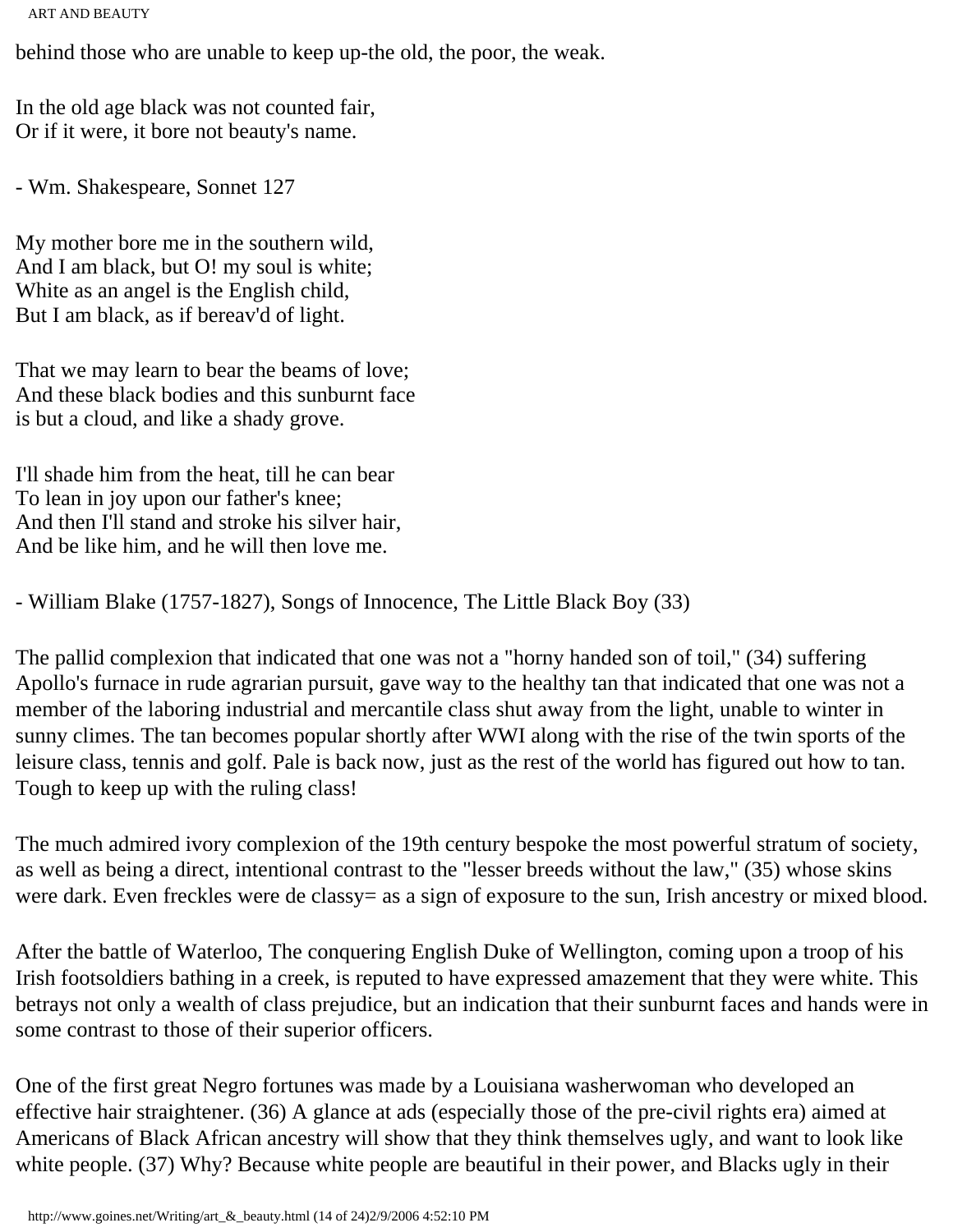weakness.

Americans of Black African ancestry have in more recent times been depicted as beautiful in direct proportion to the power they have wrested from the white establishment.

Cheek-bones protruding, lips thick, eyes triangular, Face like a netsuké carved by the great Shuzan, Expression vacant as though the soul were removed, Ignorant of himself, jumpyon Cheap-lived, Show-off, Small-minded, self-satisfied, Monkey-like, fox-like, squirrel-like, gudgeon-like, minnow-like, gargoyle-faced Japanese!

-Takamura Kotaro (1883-1956), The Land of Netsuké (38)

Now there's a nice little paean to self-hate!

Commodore Perry's black ships sailed into the Bay of Yedo on July 14, 1853 and he and his officers walked ashore to negotiate a treaty with the shogun. The Japanese were completely unable to prevent them from sailing where and as they pleased, and were immediately forced to accept a treaty opening Japan to Western trade. There was nothing the Japanese could do about it except try and catch up, which they rapidly did to our envy and their own perfect satisfaction. In the process, they were transformed in Western eyes from ugly to beautiful.

If a race of technologically and politically superior aliens, to us as we are to the naked savage, were to land on the Earth, our first, xenophobic reaction would be fear and loathing. They would initially appear to us to be ugly. But, as we grew convinced of their superiority, they would become the model of beauty, and we would become ugly. After a short while, we would be attempting to make ourselves look like them, and would despise our Iowa corn-fed blondes as much as the Japanese author of this poem despised himself.

Just as the Apostle James tells us that Faith without Works is dead, so is power without beauty. (39) Beauty is the outward evidence of power. The pyramids are beautiful. They indicate immense power. They always have and they always will. Unless we reject power and wealth as desirable attributes, we will forever admire Stonehenge, the pyramids, the Parthenon, the Coliseum, Notre Dame Cathedral. All are symbols of power. Beauty is enduring, to show that even though the individual dies the works of his hands will serve to remind generations yet unborn that he was powerful; that he may be dead but his power lives on. Power is of course relative. We despise and ridicule the potlatch of the Northwest Indians because we can kick their butt. Their symbol of power is absurd to us, and as a conquered people, it soon becomes absurd to them.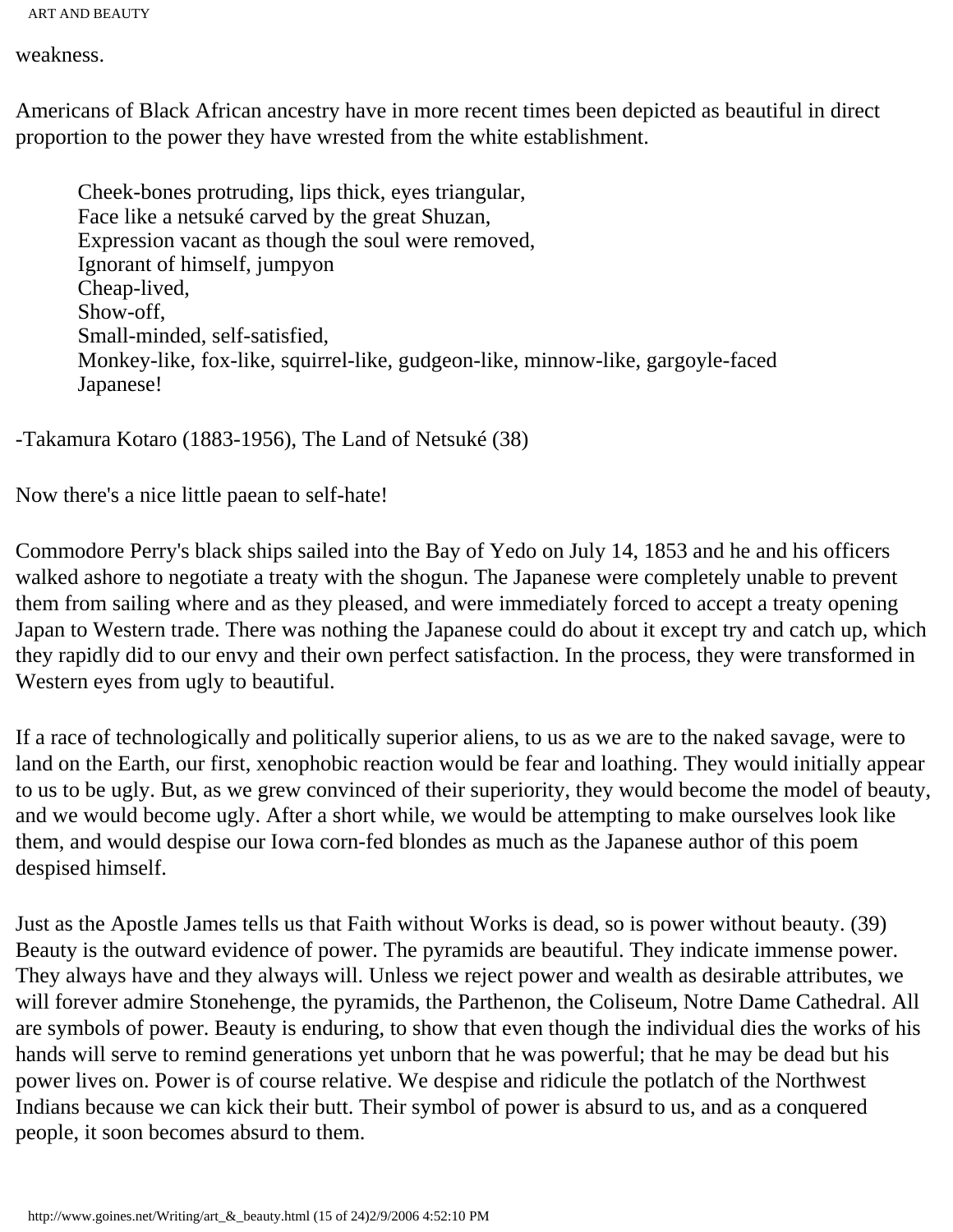```
ART AND BEAUTY
```
The fashions of the powerful displace those of inferior, subject or provincial peoples. Note how the pissant dictator gauds his glittering, overstuffed military uniform with spurious medals and decorations, plumes his hat, surrounds himself with the outward trappings of power. We despise his two-bit effort, his sedulous overstatement, because compared to those he apes, he is not actually powerful.

Even the formerly revered gods of the weak become ugly and foolish when they come up against the gods of the strong, and lose their worshipers to the gods of power. Hepheastus limps into oblivion faced down by the conquering resurrected Christ. Who worships Baal? Who Mithra, Isis, Zoroaster, Ra?

The powerful, the socially and culturally advantaged, can of course afford to admire the works of the past and of other cultures. They have nothing to lose by it. Not too long ago, the idea of archaeology and indeed, of cultural history was unheard of. The dead were weak, the past was dross. Rich people, such as 19th century Europeans, became interested in the past, and treasured the works of the ancients for more than they would fetch melted down into ingots of gold and silver. That's more than the ancient grave robbers ever did. Or the Spaniards, looting the conquered peoples of the New World. Except for their value in metal, they had no use at all for the artifacts of the Americas. Conquered = Ugly. Weak = Ugly.  $Old = Ugly. Dead = Ugly. Beauty is power; power is beauty.$ 

We admire the works of our ancestors, of primitive peoples, of the weak and powerless, in direct proportion to our own strength. We can afford to find them beautiful. Nobody else has ever been as rich as we are, and in consequence as benevolent, leisured, tolerant. It is only in the last few decades that the dream paintings of the Australian Bushman have found favor in the eyes of their Western conquerors. We are no longer arm-wrestling them for their land; we've got it-they are no threat. We are so rich that we can even afford to give some of it back. Having nearly exterminated these people and their culture, we can now afford to look at what they might, in their quaint and backward way, have to offer us. In the 1930s American Indian women sold their silver jewelry, blankets and basketry by the side of the road to get money for ammunition and food. Not many people wanted the stuff. We were all too broke to value the works of a down-and-out conquered people.

You will find, among other historical peoples, neither an interest in foreign culture nor an interest in the past that is in any way comparable to our fanatical pursuit of the antique, strange or primitive. The city of Cairo is built of the facings of the Great Pyramid, which was generally perceived as a convenient quarry. Napoleon's artillerymen used the Sphinx to sight their guns, blowing off its nose. The Parthenon was exploded by accident when it was used as a powder magazine. Peasants farmed in the Coliseum. The Ukiyo-e woodcut prints of Utamaro and Hiroshige came to the attention of the West as wrapping paper for commercially valuable ceramics.

Rich people have big houses. They have more rooms than they absolutely need to do things in that they do not absolutely need to do. They don't so much have big houses because they like them as to show that they are not poor. Poor people live in single room hovels with the pigs. Powerful corporations and governments erect big buildings made of expensive materials as outward indications of power.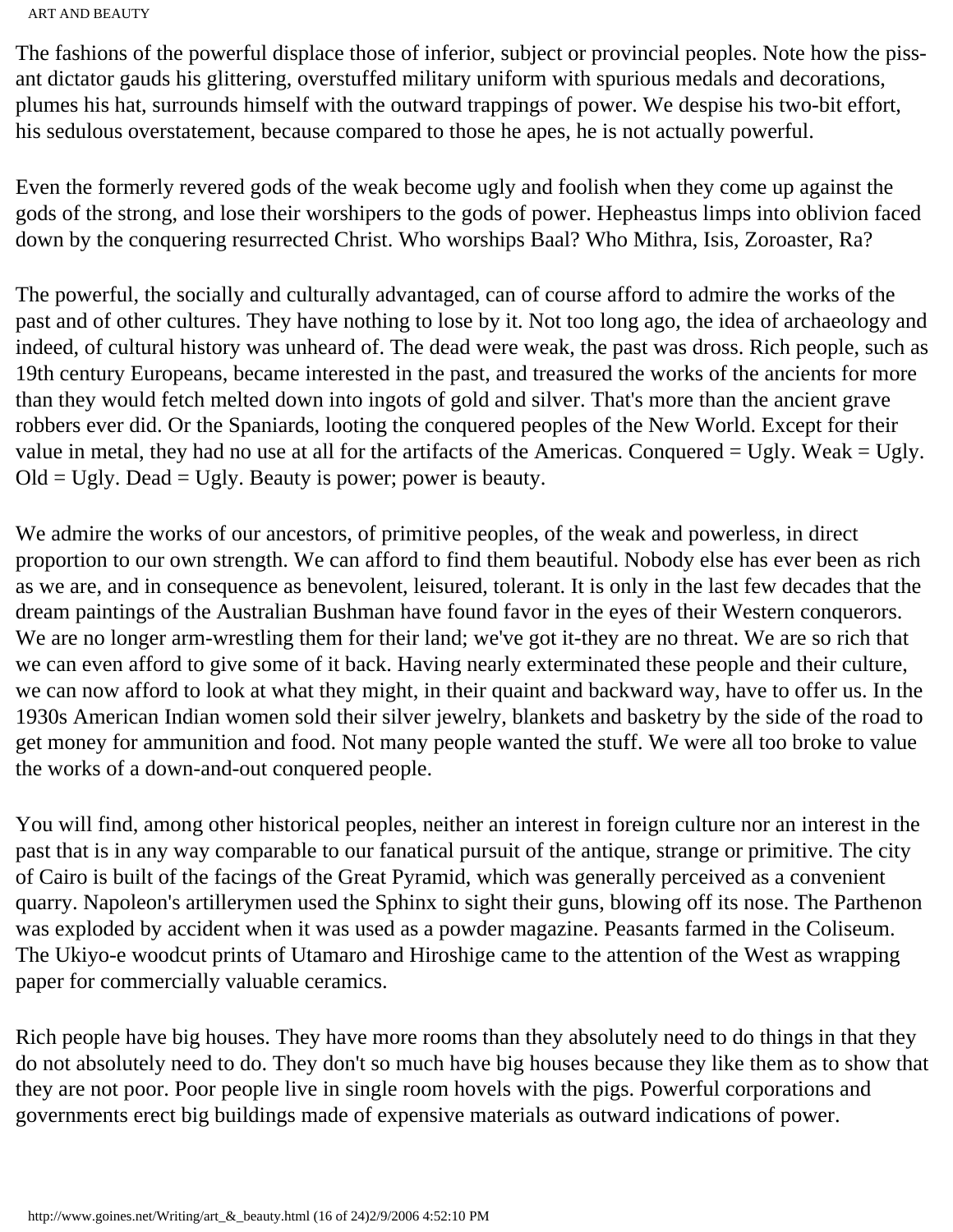```
ART AND BEAUTY
```
Seventh-day Adventists grovel before their uninteresting god in little square crackerboxes. Roman Catholics erect cathedrals that consume five centuries and the entire GNP of a nation. Who's the schmuck?

An ugly building is one that is occupied by the poor and built to indicate powerlessness. A beautiful building, ipso facto, is one that indicates power and wealth. Fashions change, and we do not much now admire the architecture of Nazi Germany (what's left of it), but then again, they did lose the war.

To be sure, "there is no excellent beauty that hath not some strangeness in the proportion." (40) Beauty needs to be balanced, to contain a hint of imperfection. As demonstrated by the hubristic intentional error woven into the Persian carpet, we mistrust anything too perfect as a temptation to the Fates to squash us for our presumption.

Beauty is rare and scarce. A diamond is beautiful, because it is costly. We bought Manhattan Island with the equivalent of diamonds. A chest of glass beads, paste and copper wire. Tawdry baubles to us, the conquerors, they were precious jewels beyond imagining to the dumbo Indians. Gold is beautiful because it is enduring, incorruptible, and rare. If you really could transmute lead into gold, gold would be used for wires in high-fidelity sound equipment and to line pots and pans. Beauty belongs to wealth and power. That's what makes it beautiful. Likewise, the artifacts of the past are valued in direct proportion to their rarity.

"Power is the ultimate aphrodisiac." - Henry Kissinger (attributed)

Beauty attracts beauty. A Rolls Royce has a magnificent paint job because the car is so valuable that anything less would be silly. What's a 5,000 paint job on a 150,000 automobile? Gold, so valuable in itself, demands fine workmanship. Diamonds are agonized over to discover the best cut to bring out their hidden fires. Rich, famous and powerful men are often seen in the company of beautiful women. The women are beautiful because they are with the rich men as much as the rich men select them for their beauty. In the 19th century, they would have been well-upholstered, with small, regular features, deep dimples, good teeth, small hands and feet, smooth white shoulders and dark, flashing eyes, i.e. a cultural paradigm of wealth. Now, they are tall and leggy, full-bosomed and slender waisted, with blond hair, blue eyes and aerobically-toned muscles. It goes without saying that they have dazzling smiles. Each is an exemplar, a rub-your-nose-in-it of the ruling class. Each is an expensive ornamental object. Each is, in the main, what most of the people in the world aren't.

Things can become beautiful that didn't start out that way. Things can acquire a wealth of symbolism and association, can start out in Nowheresville and end up in the nexus of power. Marie Antoinette's facial mole becomes a beauty mark, copied in court plaster even unto this day.

When our ancestors beheld the forests and prairies of the Americas, the limitless steppes of Central Asia, the vasty, briny deep, you may be sure that they did not see beauty. What they saw was a hostile wilderness to be conquered. (41) It is only in the 19th century, when we got a handle on the workaday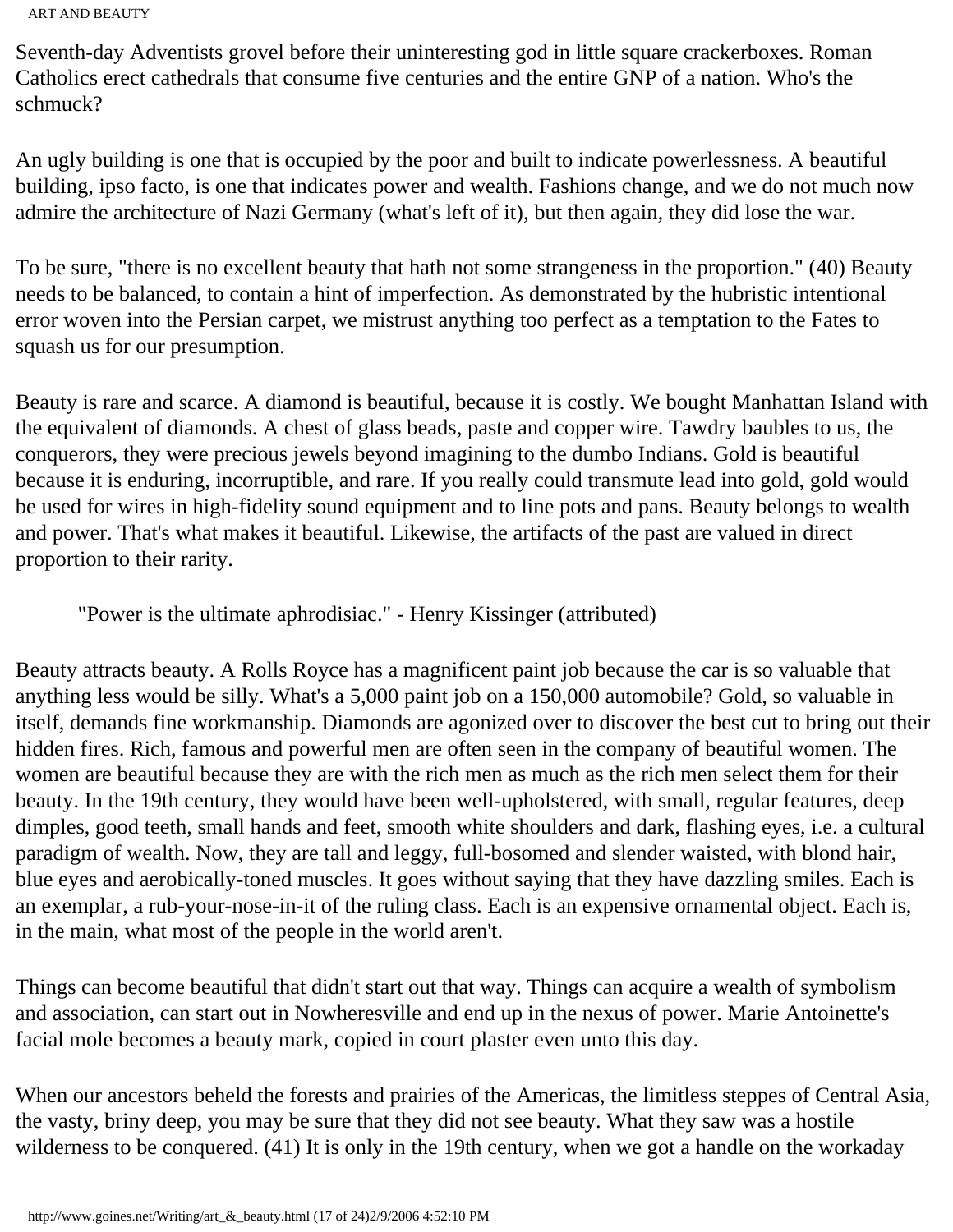business of subduing Nature, that proto-ecological types like Henry David Thoreau (1817-1862) start talking about the unpleasantness of human society and the beauty of wilderness &c. Now that we have won the war, and Nature bows her trembling head beneath our iron heel, now we think that she's beautiful. Now that we have despoiled her, we too late discover that we want her virgin again. The only 19th century people interested in saving the whale were those who worried that next year's catch would be diminished if too efficient means of converting them into "oil for the lamps of China" depleted the pods below replacement levels. Gee, I sure miss the passenger pigeon, don't you? Talk to the folks in Brazil about the beauties of the rainforest-you'll be lucky to escape with your life. They don't think it's beautiful, because they haven't gotten their money out of it yet. As soon as they have done so, they will revere the source of it, just as do we. If there's any of it left. (42)

In conclusion, beauty is what we, as people on the long end of the lever of social decision making, say is beautiful. We cast our eyes over past and present and pick and choose what is to be called beautiful, usually selecting things that are the product of dominant civilizations, cultures and individuals. What they evaluate as beautiful remains cross-culturally and -temporally beautiful because both they and we are looking at things from the same perspectives of wealth and power.

(1) Though life is short, art endures. Also, Hippocrates (c. 460 - 377 BC) Aphorisms, section I, 1, "Life is short, the art long. opportunity fleeting, experiment treacherous, judgment difficult."

(2) The Adventures of Tom Sawyer, chapter 2.

(3) In this essay I have no desire to become embroiled in what seem to me to be essentially meaningless, chauvinistic debates: people are different from animals, not in nature, but in degree. I see no good reason to perpetuate the notion that there is some hard-and-fast barrier between people and other animals. The boundary between humans and the other primates is highly permeable, and it is not so very long ago that we had no more control over our environment than they. Although many will find the notion horrific, there is less difference between human and chimpanzee chromosomes than between that of various kinds of fruit flies, and a great possibility exists that we are still cross-fertile. Lurking beneath the allegation that there stands a great chasm between people and animals (and indeed, between people and their own creations, computers), is a note of hysteria that I find unbecoming. Birds are not diminished because we can learn to make nests; we are not less human because a chimpanzee or gorilla can make tools or learn a few hundred words in American Sign Language. Animals have language, use tools, feel pain, evidence logic and reason, display emotions and construct social systems. This working definition of art does not exclude the apparently gratuitous activities of animals other than ourselves. The distinction between people and other animals was simpler when it was generally accepted that we had immortal souls and they did not, but I prefer to believe that either we all have souls or none of us.

Furthermore, the arguments that seek to deny intelligence or the potential for intelligence and selfawareness to Man's creations in the field of Artificial Intelligence, are equally without merit. As these devices become increasingly complex, subtle, dense and capacious, they will not so much rival their makers as extend our horizons. Much as we have engineered animals and plants to suit our needs, so are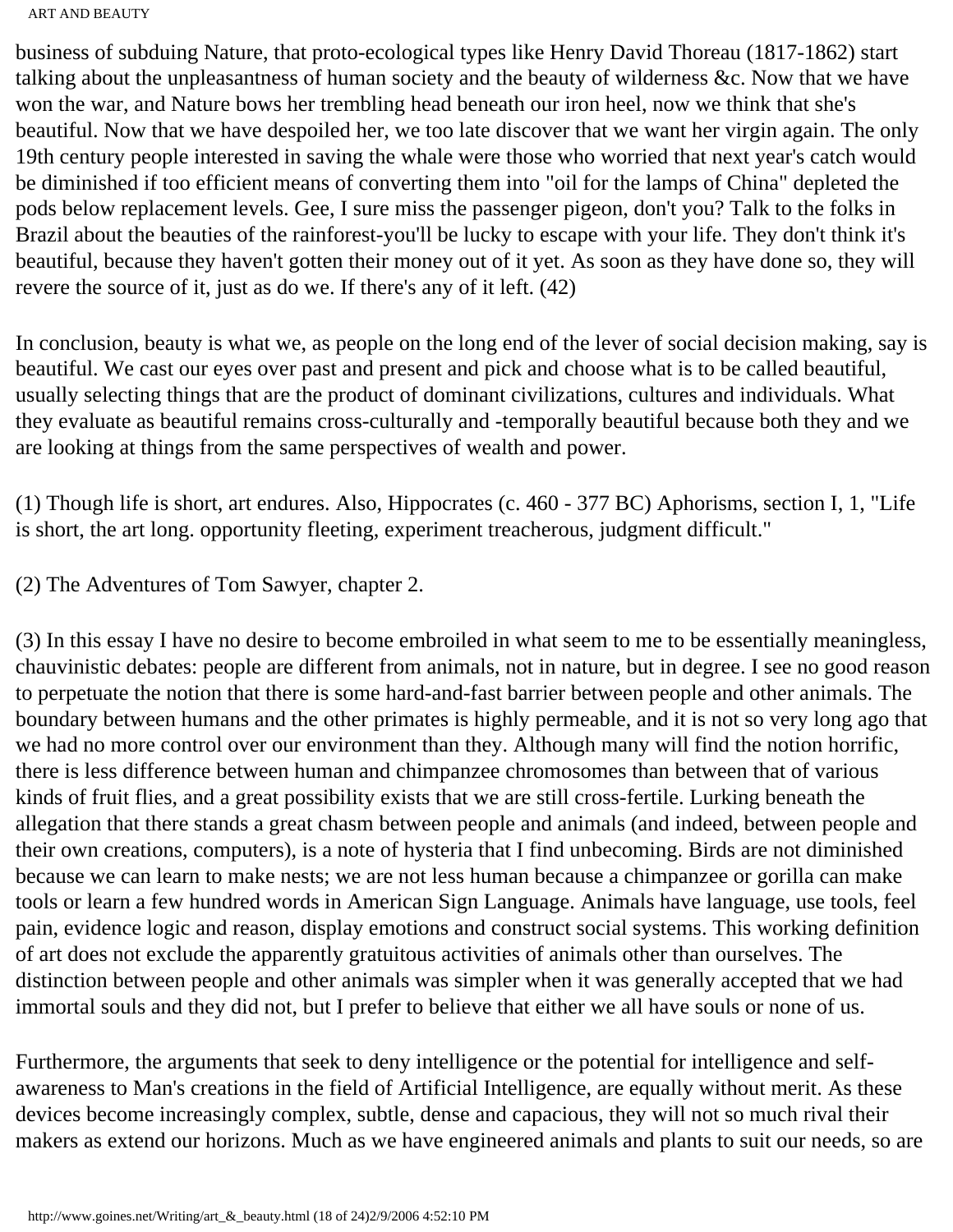```
ART AND BEAUTY
```
we engineering machines and devices toward the same ends. Indeed, we may go so far as to integrate these works of our hands into our bodies and brains, to such a degree that any distinction between "them" and "us" becomes foolish. Is a man in a wheelchair not a man? Is a man with an artificial heart, eyeglasses, a prosthetic limb, not a man? Let's not be silly about this.

(4) Although it has been hypothesized that writing developed as an analog of speech, proceeding from lists of things, inventories and contracts to true writing in which words were written down the way people spoke, it may also be that both writing and true speech developed simultaneously. Human speech began as visual and vocal signals, then developed syntax and became symbolic language. Though it is perhaps the case that writing recapitulates the development of speech, it is also possible that narrative speech and narrative writing developed simultaneously and for the same reasons. Writing appears when people begin living in cities, and the same pressures may have been at work to force people to develop more complex forms of speech. For a discussion of the origins of writing see my paper The Origin of Writing, The Development of the Alphabet and the Devolution of the Minuscules (1985).

(5) Although this is apparently exactly what Mozart did; when he composed, he wrote all the parts at once, vertically on the score sheet, as though he were taking dictation. Michaelangelo seems also to have started with a block of marble and simply cut away everything that did not look like the finished piece, at every point leaving behind perfect work. The "Slaves" testify to this astonishing technique. Concerning music, poetry and dance see below.

(6) Consciousness is defined by Michael S. Gazzaniga in The Mind's Past (University of California Press, 1998) as "the awareness of we have of our capacities as a species, not the capacities themselves." It is the product of a few circuits whose function is to interpret our behavior and our emotional responses to environmental challenges. The interpreter represents itself as the source of these responses, but it is not. It is as if the president's press spokesman confounded himself with the entire executive branch. ( Review by C. R. Gallistel in American Scientist, September-October 1998, page 485)

(7) For example, stutterers can sing and rhyme aloud without impediment. A popular remedy for stuttering involves teaching the stutterer to speak to the rhythm of a metronome, thus inserting into their speech meter or poetry.

(8) Indeed, this is not extinct. Barry Gifford, the author of Sailor's Holiday: The Wild Life of Sailor & Lula ". . . has given hundreds of interviews since Wild at Heart was released and has been quite candid in confessing that the voices of Sailor, Lula, et al have inhabited him since 1988, and that he virtually transcribed their conversations verbatim. He intended their story to be a 600-page quintet, but the five novellas are written now and he claims that the voices have still not run out of steam." - Review by Jill Koenigsdorf in the April 1991 monthly literary supplement to the East Bay Express of Sailor's Holiday: The Wild Life of Sailor and Lula by Barry Gifford, Random House, 1991

(9) The seven liberal arts, so-called because their pursuit was the privilege of liberi, or freemen, were in the middle ages the seven branches of learning: grammar, logic, rhetoric, arithmetic, geometry, music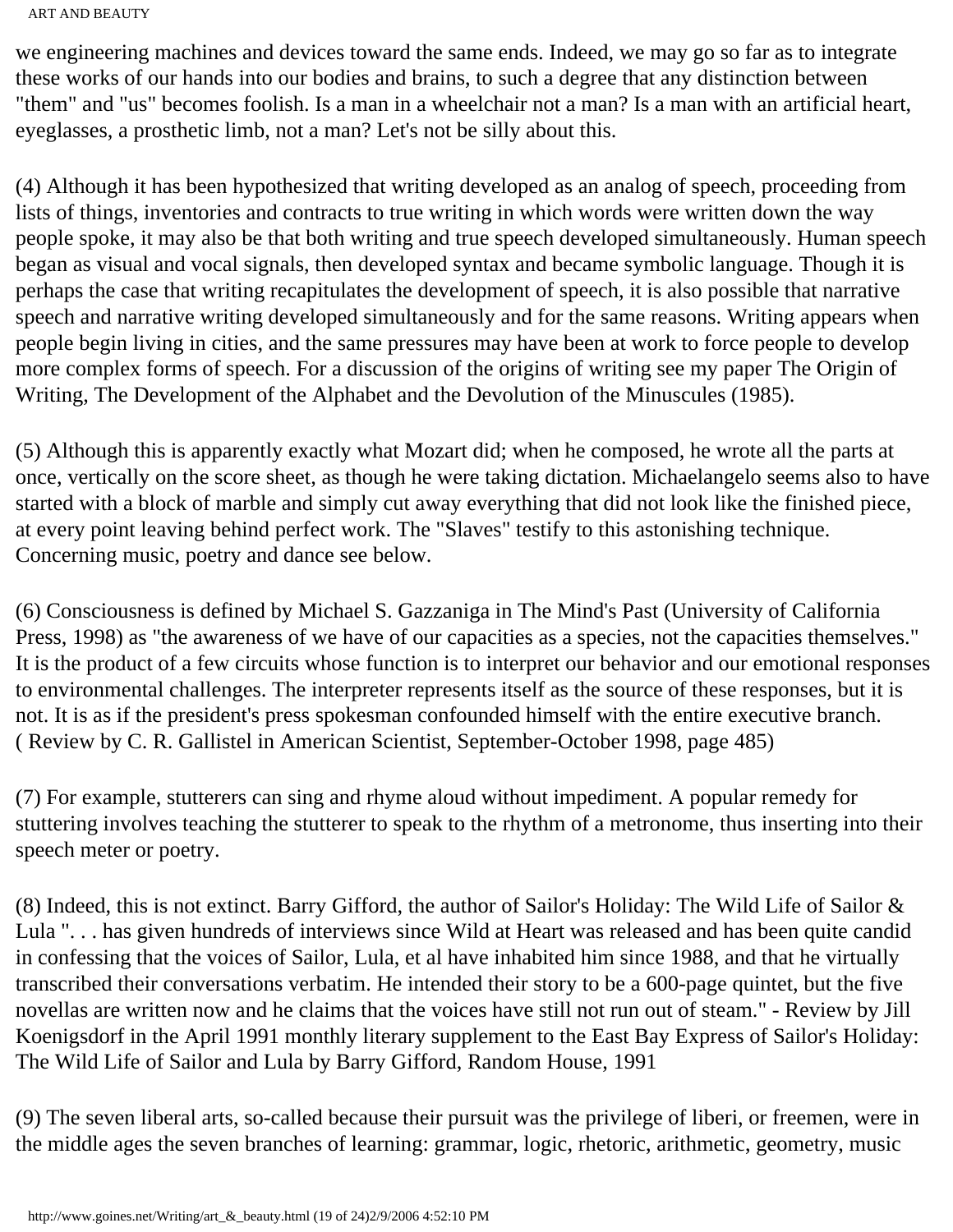and astronomy. Things considered purely practical, such as medicine and law, were excluded.

(10) "Contributing to the emancipation of Quattrocento artists from their traditional craft milieu and mentality was the emergence of the idea that painting, sculpture and architecture should be classified among the liberal arts, and were thus equal in status to poetry, rhetoric, and mathematics. This argument was first advanced in 1435 by Leon Battista Alberti in his treatise on painting." - Gene A. Brucker, Renaissance Florence, University of California Press, Berkeley, 1969, page 249.

(11) Mime was an early form of comedy in which players combined dialogue, dancing and lewd gestures. Sophron of Syracuse (fl 5th century BC) wrote ribald mime plays about daily life. Herodas (fl 3rd century BC) wrote mime plays in verse that influenced Theocritus, Plautus and Terence. (Source, Bent's Reader's Encyclopedia, Third Edition)

(12) For an exhaustive treatment of consciousness vis-a-vis right-brain communication with gods, in which the role of ancient poetry, song and dance is discussed at length, see The Origin of Consciousness in the Breakdown of the Bicameral Mind by Julian Jaynes, Houghton Mifflin, 1976.

(13) Although Jane Goodall insists that she has observed this trait among chimpanzees. Elephants also seem to exhibit an awareness of the concept of death, touching and fondling the skulls of dead relatives as though recognizing and mourning them.

(14) Records of human and proto-human habitation over exceedingly long periods of time indicate that change came only slowly. Caves, occupied for tens of thousands of years, indicate in some cases absolutely no innovations, changes or departures from what had been done ten thousand years before.

The introduction of the barbed spear attached by a line to an inflated bladder marks a watershed between the pre-historic Innuit communities that survived and those that eventually died out. The barb kept the spear in the flesh of the prey, and the bladder acted both as a drag, which tired the seal more quickly, and eventually as a marker showing where it had died and incidentally the identity of its hunter. Despite the obvious advantage to this innovation, as well as its simplicity, it seems that the earlier, established communities refused to adopt the modification of traditional hunting technology and as a consequence disappeared.

(15) Scientific American, October, 1994, page 105.

(16) For a discussion of laughter, both in humans and chimpanzees, see Robert R. Provine, "Laughter," American Scientist, January-February, 1996, pages 38 - 45. The article discusses how "the study of laughter provides a novel approach to the mechanisms and evolution of vocal production, perception and social behavior."

(17) The instance of a chimp using a grass stem stripped of its leaves as a fishing pole for termites is an important illustration. (See Jane Goodall's Through a Window: My Thirty Years with the Chimpanzees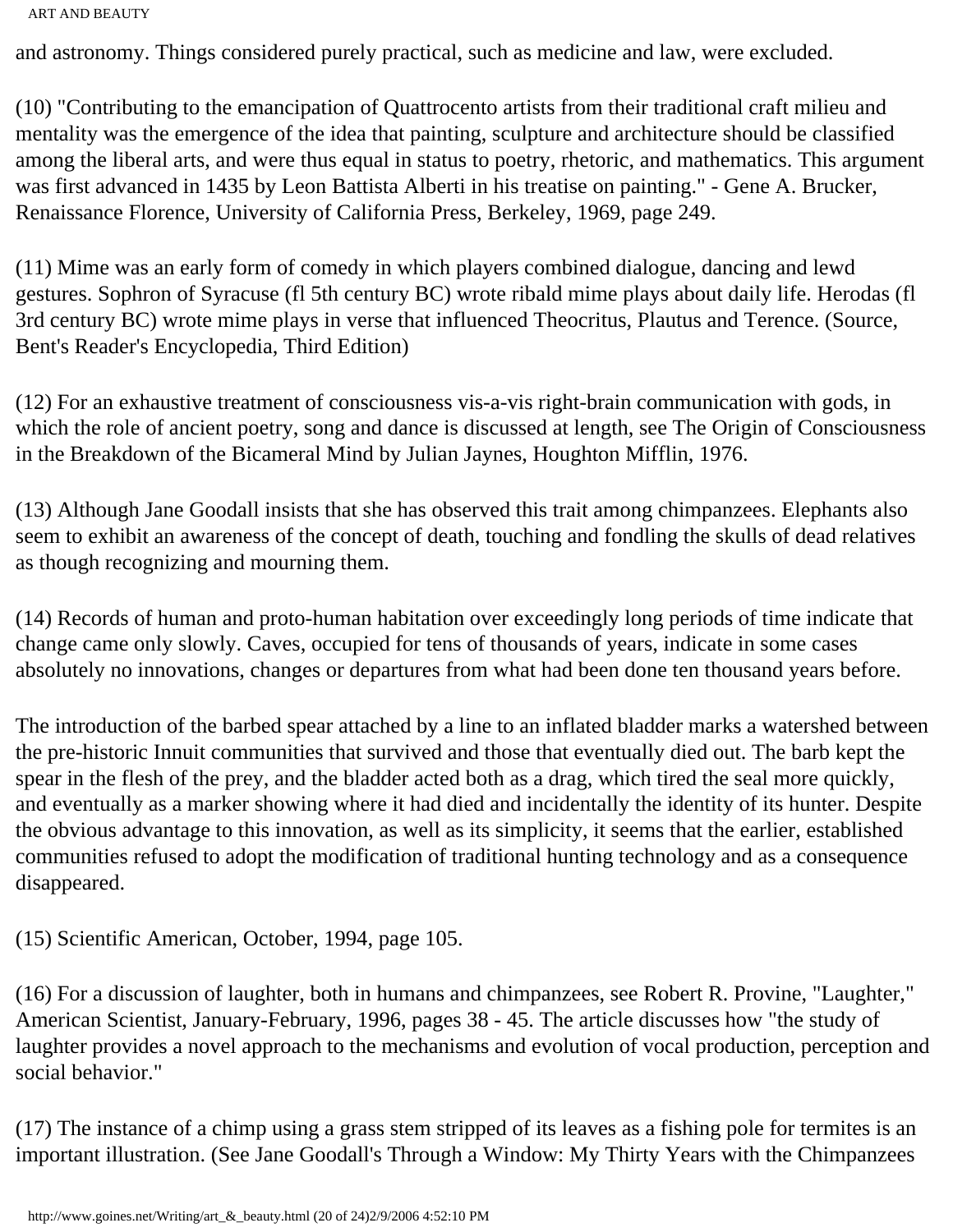```
ART AND BEAUTY
```
of Gombe, Houghton Mifflin, 1990). For a compelling discussion of human social evolution, compared and contrasted with the activities of other primates, see On Becoming Human, by Nancy Makepeace Tanner, Cambridge University Press, 1981. Discussion of chimpanzee tool use is found on pp. 32, 33, 69-76, 190, 268.

(18) It is important to remember that most artifacts were made of materials that have perished with time, and that all we are left with are stones and other likewise enduring materials. Every now and then we luck out, however, and come upon some poor fellow who fell into the ice, or into a peat bog, or whose precious tools were lost to him but found by us.

(19) Here see David Pye, The Nature of Design (Studio Vista, 1964); The Nature and Art of Workmanship (Cambridge University Press, 1968); and The Nature and Aesthetics of Design (Van Nostrand Reinhold, 1978).

(20) This is substantiated in an article, "The Last Stone Ax Makers," Nicholas Toth, Desmond Clark and Giancarlo Ligabue, July, 1992, Scientific American, pages 88-93.

"Aesthetic considerations also motivate the Kim-Yal grinders, otherwise they might not bother to polish more than a few millimeters from the leading edge. In fact, they polish nearly to the point where the axhead disappears into the binding of the haft. Prehistoric craftsmen in New Guinea and other parts of the world often went further, polishing the entire surface of the tool. Additional evidence of aesthetic intent appears in the Kim-Yal's use of red ochre and other locally occurring pigments to fill in the unground depression spots on their axes. Such use of pigments for aesthetic or symbolic purposes has been widely documented in modern nonindustrial societies, as well as in prehistoric cultures over the past 35,000 years. (page 92)

(21) For a thorough discussion of the role of art in forming and creating taste and fashion see Anne Hollander's, Seeing Through Clothes, Avon, 1975.

(22) This may, indeed, have something to do with the evolutionary backwardness of the toothed whales. The essentially weightless environment in which they live means that they were not called upon to deal with the problem, so they didn't.

(23) An equally interesting question is, "Why do we sleep?" A discussion of this question by Dr. Harvey Moldofsky, director of the University of Toronto Center for Sleep and Chronobiology, as presented in the August 3, 1993 "Science Times" section of the New York Times, argues that sleep is related to restorative functions of the body and the immune system. Rats deprived of sleep lose weight, lose the ability to regulate body temperature, and eventually die. Autopsy reveals bacterial infections of the blood, uncontested by the body's immune system. Sleep-deprived subjects demonstrate elevated counts of immune cells in a non-specific host response, as though the body were being attacked by a new disease-causing agent. Further evidence indicates a connection between the process of digestion and sleep. "REM sleep, when dreams occur, may be necessary for a healthy brain. . . . but for all we know,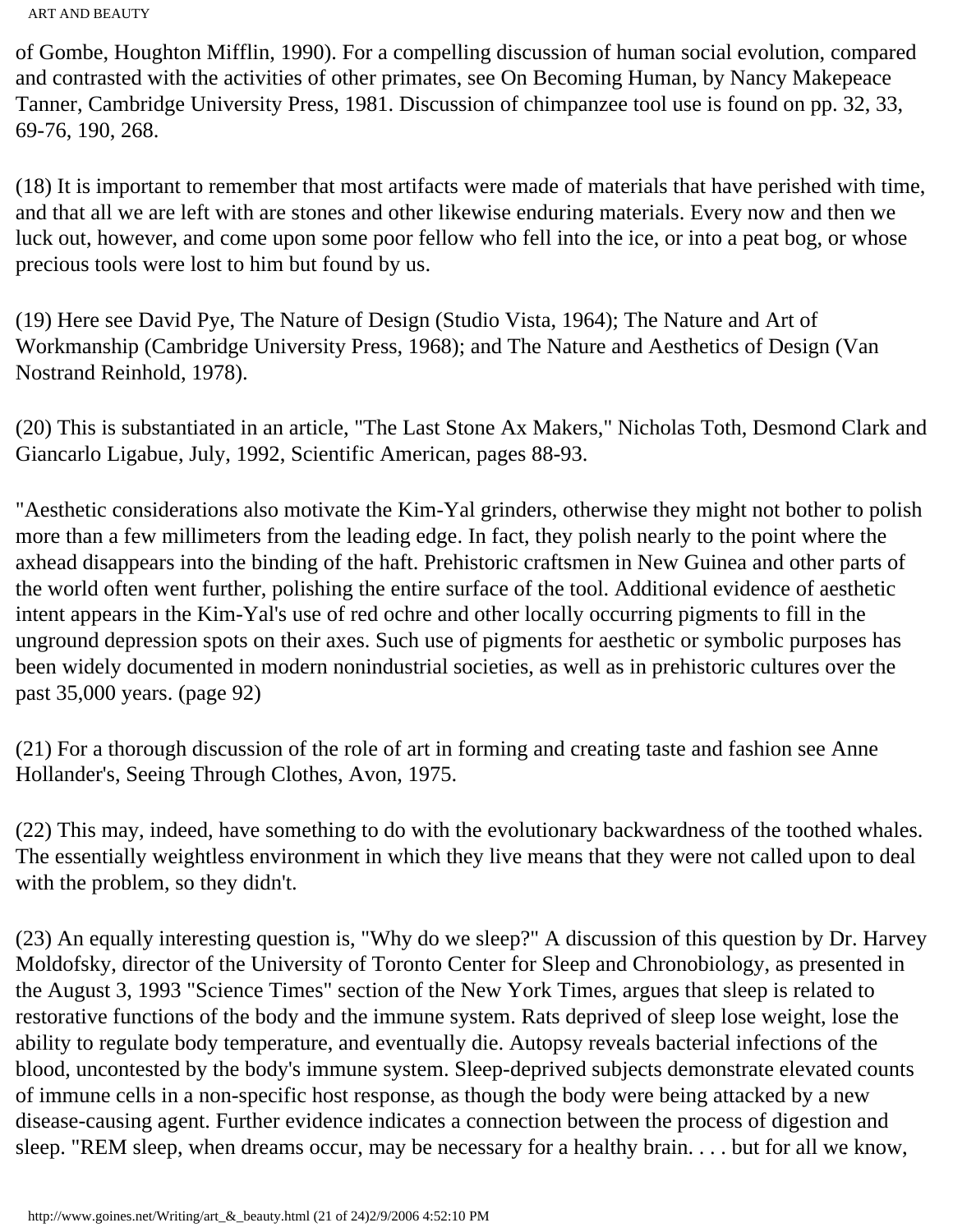non-REM sleep may be necessary for a healthy bowel." (page B8)

(24) Winson, Jonathan. "The Meaning of Dreams," Scientific American, November 1990, pp. 86- 96.22110

(25) It is important to keep in mind that there is often more than one purpose served by any evolutionary adaptation. Sleeping eye motion may originate in the straightforward need for keeping the tear layer refreshed during sleep so that the surface of the eye receives sufficient oxygen.

(26) Letters to the editor, Scientific American May, 1991. Morgan S. Lynn

(27) This mechanism is called "postural atonia.

(28) John Horgan, "Daydreaming," Scientific American, October 1994, pagen 32-33.

(29) Modern Library, published by Random House, New York.

(30) Translated by Benjamin Jowett.

(31) For a discussion of the role of physical symmetry in the selection of mates see Natalie Angier, "Why Birds and Bees, Too, Like Good Looks," New York Times, February 8, 1994. The premise offered is "... a beautiful face and figure may be alluring not for whimsical esthetic reasons, but because outward beauty is a reasonably reliable indicator of underlying quality."

In corroboration of the concept that the outside tells a good deal about the inside, the researcher Devendra Singh (reported by Robert Trivers of Rutgers University, Scientific American, February 1996, page 10) has "... isolated a major variable in the attribution of human attractiveness, the waist-hip ratio. Throughout the range of female human shapes, increasing waist-to-hip ratios are associated with increasing mortality, decreasing fertility, increasing free testosterone levels and decreasing attractiveness."

In the same issue, a letter to the editor from V. S. Ramachandran (University of California at San Diego) is worth repeating in full:

"I would like to propose an evolutionary explanation for 'why gentlemen prefer blondes' over brunettes in Western culture. Several authors have suggested that florid displays of secondary sexual characteristics 'inform' the female that the suitor is healthy and free of dermal parasites. I suggest that being blonde serves a similar purpose. Anemia (a common symptom of intestinal parasites), cyanosis, jaundice and skin infection are much easier to detect in fair-skinned individuals than in brunettes. Also, the skin of blondes 'ages' faster and more visibly than that of brunettes. Fertility in women declines with age and with disease, so men may gravitate toward blondes, in whom such signs are easier to observe. I originally intended the above as a parody of ad hoc sociobiological theorize of human mate selection but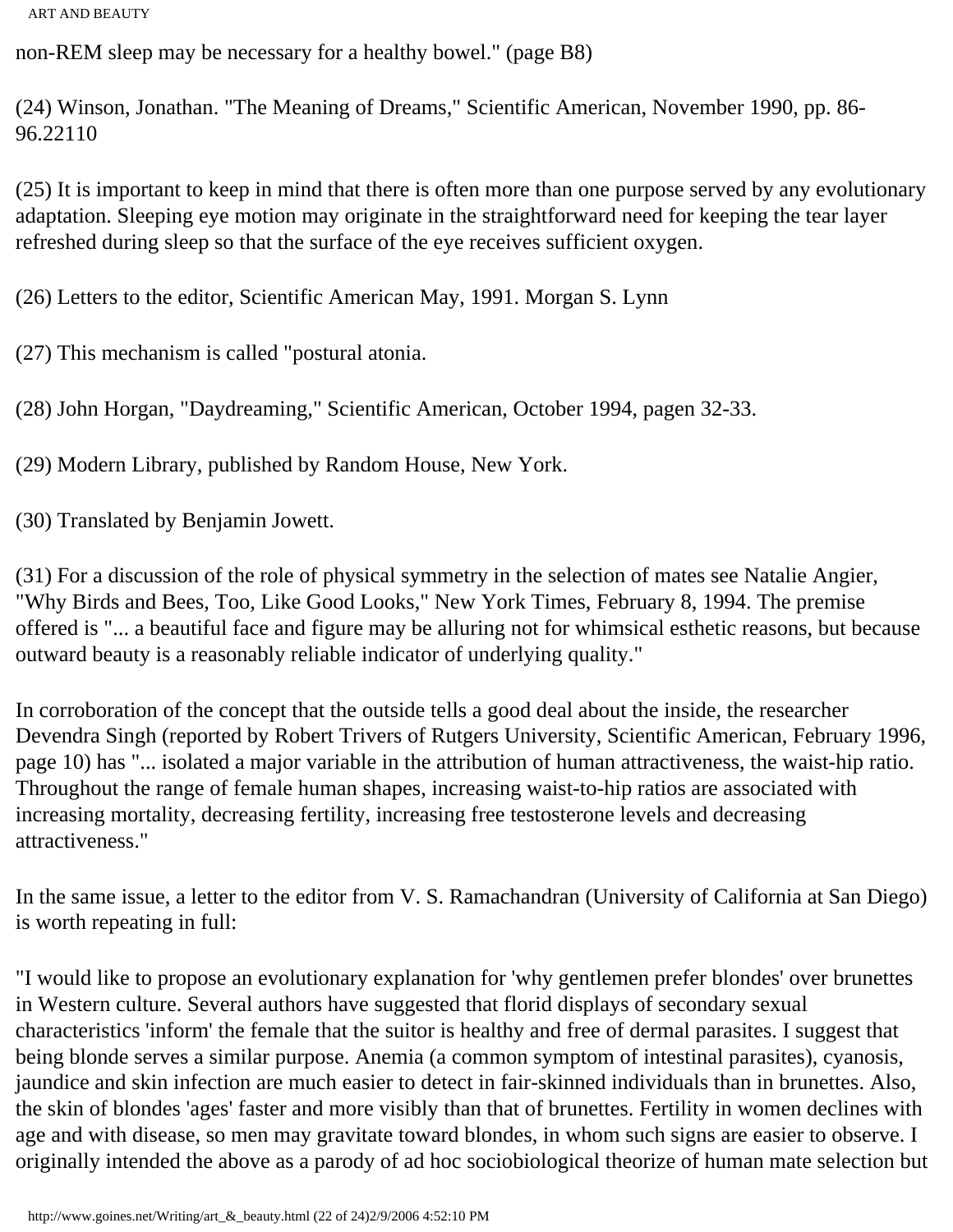came to realize that this idea is at least as viable as many others currently in vogue, including those mentioned by Horgan (See the article by John Horgan, "The New Social Darwinists," Scientific American, October 1995).

(32) English Lyric Poems, published by C. Day Lewis, Goldentree Books, Appleton-Century-Crofts, Inc., 1961

(33) William Blake, The Penguin Poets, Penguin Books, Inc., 1978. (7110 Ambassador Road, Baltimore, Maryland 21207)

(34) Denis Kearney (1847-1907) From a speech given in San Francisco c. 1878 (Source, The Oxford Dictionary of Quotations, Oxford University Press, 1955, page 284)

(35) Rudyard Kipling (1865-1936), Recessional.

(36) Orphaned at the age of 6, married at 14 and widowed at 20, Sarah Breedlove Walker (1867-1919) invented and marketed the "Walker method" hair-straightening process for Negro women. She employed over 3,000 women, known as "Walker agents," who made house calls throughout the United States and Caribbean selling and delivering Walker products. The founder, president and sole owner of her business, she became America's first Black millionaire businesswoman.

(37) Negro hair was characterized as "good hair," which was straight or smoothly curled, or "bad hair," which was kinky.

(38) From Modern Japanese Literature, edited by Donald Keene [1960] Published by Grove-Atlantic Press. Quoted by permission.

(39) James 2:26 - For as the body without the spirit is dead, so faith without works is dead also.

(40) Francis Bacon (1561-1626) Essays, 36, Of Beauty

(41) "As quaestor Caesar was appointed to Further Spain, where the governor sent him off on an assizecircuit. At Gades he saw a statue of Alexander the Great in the Temple of Hercules, and was overheard to sigh impatiently: vexed, it seems, that at an age when Alexander had already conquered the whole world, he had done nothing in the least epoch-making. Moreover, when on the following night, much to his dismay, he had a dream of raping his own mother, the soothsayers greatly encouraged him by their interpretation of it: namely, that he was destined to conquer the earth, our Universal Mother." - Seutonius, The Twelve Caesars, translated by Robert Graves, Penguin, 1957

The Noble Red Man, of course, despite the long-standing and somewhat offensive and condescending fashion of portraying him as living in childlike harmony with Nature, enslaved his fellow man, polluted the environment as much as he was able, carelessly destroyed natural resources, wiped out 23 species of